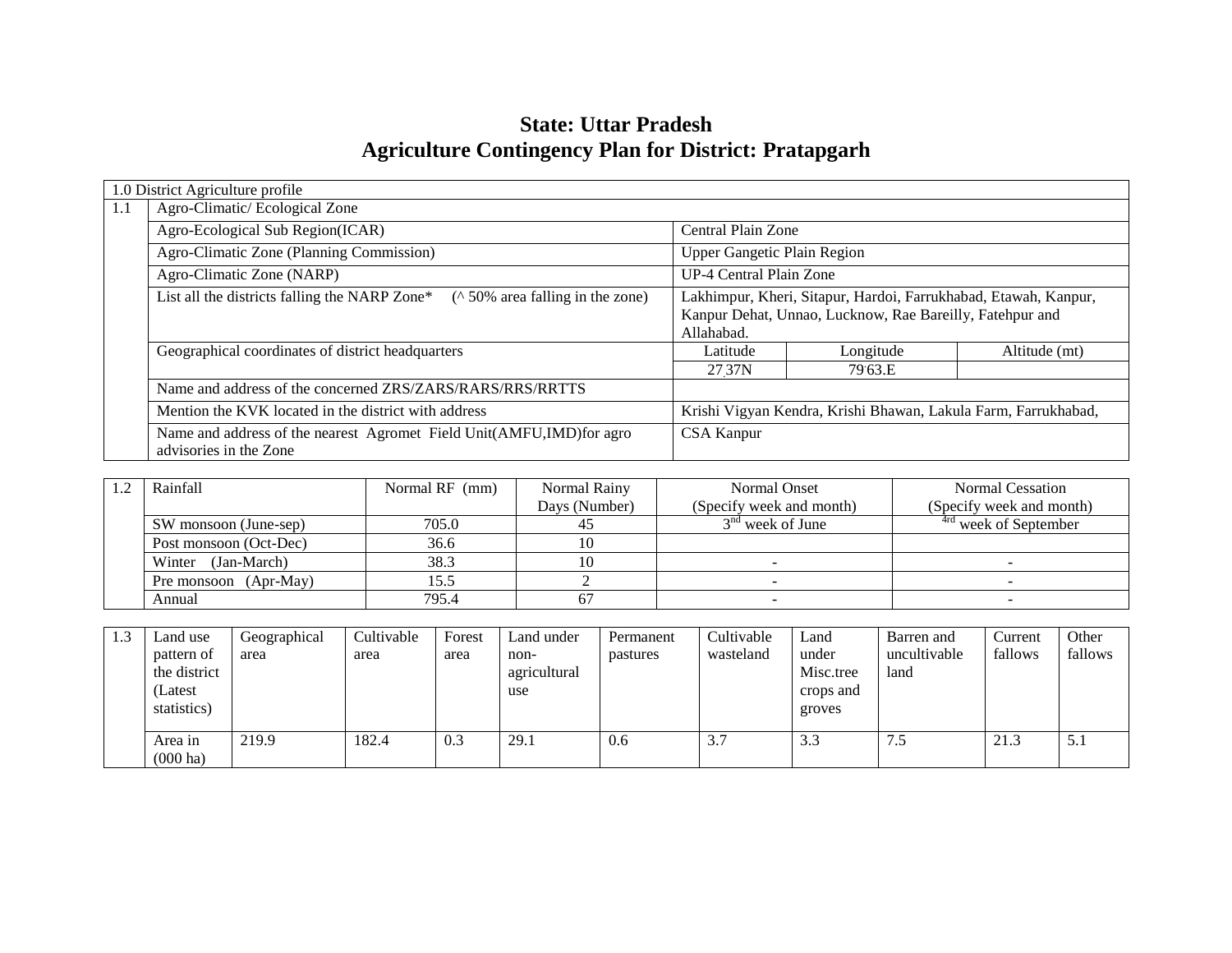| . 7 | .<br>Major Soils                           | $^{\circ}000$ ha<br>Area | Percent(%) of total |  |
|-----|--------------------------------------------|--------------------------|---------------------|--|
|     | Deep loamv                                 | $\sim$<br>1UZ.U          | 56 %                |  |
|     | slightlysilty<br>and<br>sodic.<br>Partial. | 80.0                     | 44%                 |  |

| . | Agricultural land use    | Area( $000$ ha.) | $\sqrt{2}$<br>Cropping intensity (%) |
|---|--------------------------|------------------|--------------------------------------|
|   | Net sown area            | 149.0            | 116 %                                |
|   | Area sown more than once | 61.9             |                                      |
|   | Gross cropped area       | 210.9            |                                      |

| 1.6 | Irrigation                                                                                        | Area('000 ha)            |               |                                    |  |  |  |  |  |  |
|-----|---------------------------------------------------------------------------------------------------|--------------------------|---------------|------------------------------------|--|--|--|--|--|--|
|     | Net irrigation area                                                                               | 138.9                    |               |                                    |  |  |  |  |  |  |
|     | Gross irrigated area                                                                              | 180.2                    |               |                                    |  |  |  |  |  |  |
|     | Rain fed area                                                                                     | 10.2                     |               |                                    |  |  |  |  |  |  |
|     | Sources of irrigation (Gross Irrigated                                                            | Number                   | Area('000 ha) | Percentage of total irrigated area |  |  |  |  |  |  |
|     | Area)                                                                                             |                          |               |                                    |  |  |  |  |  |  |
|     | Canals                                                                                            | $\sim$ $\sim$            | 3.9           | 2.2                                |  |  |  |  |  |  |
|     | Tanks                                                                                             | $\overline{\phantom{a}}$ | $\Omega$      |                                    |  |  |  |  |  |  |
|     | Open wells                                                                                        | ۰                        | $\Omega$      |                                    |  |  |  |  |  |  |
|     | Bore wells(Tube Wells)                                                                            | $\overline{a}$           | 176.2         | 97.8                               |  |  |  |  |  |  |
|     | Lift irrigation schemes                                                                           | $\overline{\phantom{a}}$ | <b>NA</b>     |                                    |  |  |  |  |  |  |
|     | Micro-irrigation                                                                                  | $\sim$                   | NA            |                                    |  |  |  |  |  |  |
|     | Other sources                                                                                     | $\overline{a}$           | $\Omega$      |                                    |  |  |  |  |  |  |
|     | Total Irrigated Area                                                                              |                          | 180.2         |                                    |  |  |  |  |  |  |
|     | No. of Pump sets $(2011-12)$                                                                      | 33117                    |               |                                    |  |  |  |  |  |  |
|     | No. of Tractors                                                                                   | 5471                     |               |                                    |  |  |  |  |  |  |
|     | Groundwater availability and use*                                                                 | No of blocks-            | $%$ )area     | Quality of water                   |  |  |  |  |  |  |
|     | (Data source: State/ Central Ground                                                               | Tehsils-                 |               |                                    |  |  |  |  |  |  |
|     | water Department/Board)                                                                           |                          |               |                                    |  |  |  |  |  |  |
|     | Over exploited                                                                                    |                          |               |                                    |  |  |  |  |  |  |
|     | Critical                                                                                          |                          |               |                                    |  |  |  |  |  |  |
|     | Semi-critical                                                                                     |                          |               |                                    |  |  |  |  |  |  |
|     | Safe                                                                                              |                          |               |                                    |  |  |  |  |  |  |
|     | Waste water availability and use                                                                  |                          |               |                                    |  |  |  |  |  |  |
|     | Ground water quality                                                                              |                          |               |                                    |  |  |  |  |  |  |
|     | *over-exploited groundwater utilization> 100%; critical: 90-100%; semicritical: 70-90%; safe:<70% |                          |               |                                    |  |  |  |  |  |  |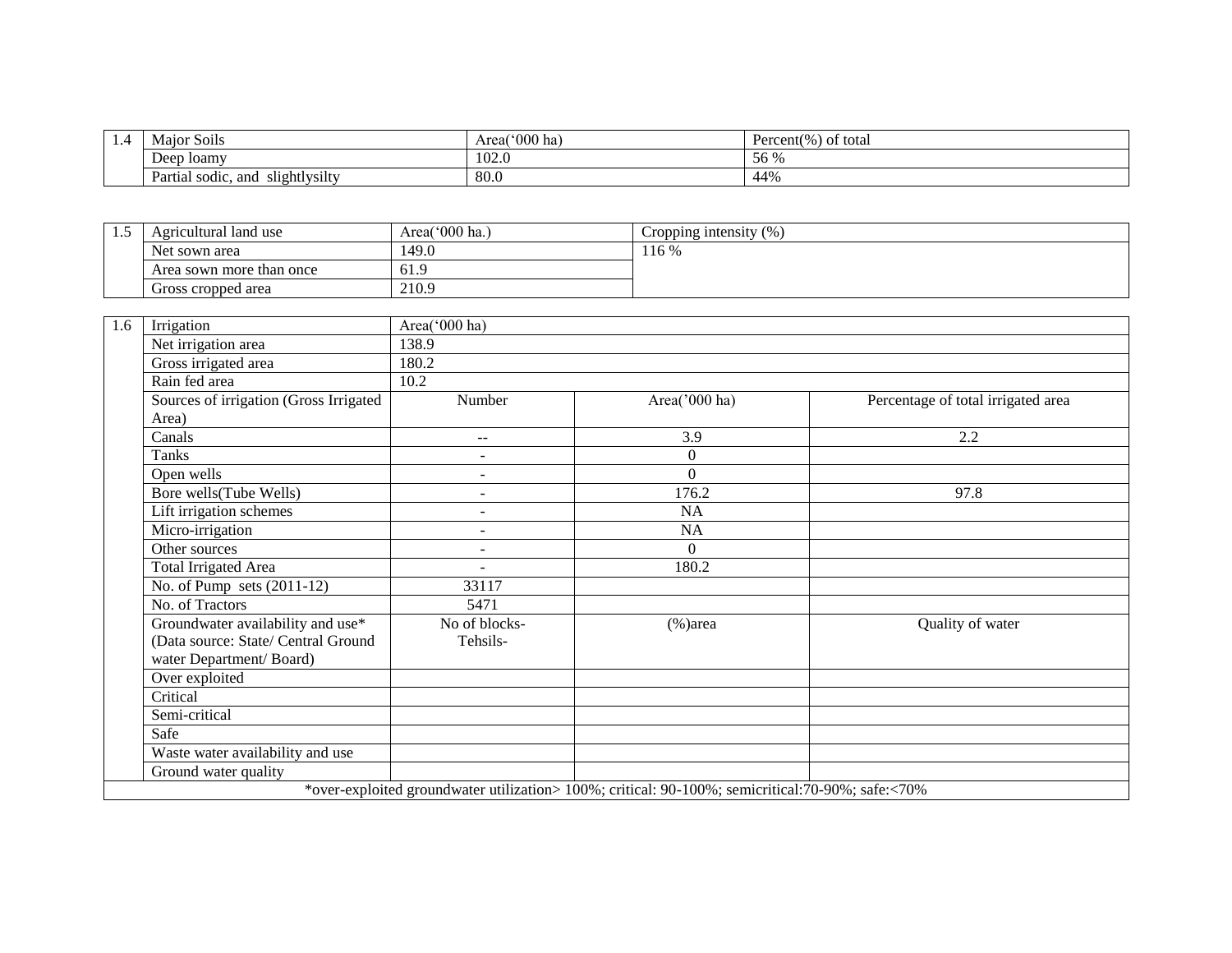# **1.7 Area under major field crops & (As per latest figures 2013-14)**

| 1.7 | Major field crops cultivated |                          | Area('000 ha) |       |           |                          |                          |   |       |  |  |  |
|-----|------------------------------|--------------------------|---------------|-------|-----------|--------------------------|--------------------------|---|-------|--|--|--|
|     |                              | Kharif                   |               | Rabi  |           |                          |                          |   | Total |  |  |  |
|     |                              | Irrigated                | Rain fed      | Total | Irrigated | Rain fed                 | Total                    |   |       |  |  |  |
|     | Rice                         | 13.2                     | 0.3           | 13.5  |           | $\overline{\phantom{a}}$ | $\overline{\phantom{a}}$ |   | 13.5  |  |  |  |
|     | Wheat                        | $\overline{\phantom{0}}$ | -             | -     | 73.7      | 0.2                      | 73.9                     | - | 73.9  |  |  |  |
|     | Maize                        | 14.9                     | 16.3          | 31.2  | -         | $\overline{\phantom{a}}$ | $\overline{\phantom{0}}$ |   | 31.2  |  |  |  |
|     | Pearl millet                 | 0.6                      | 3.3           | 3.8   |           | -                        | $\overline{\phantom{a}}$ |   | 3.8   |  |  |  |
|     | Lentil                       | ۰                        |               |       | 0.9       | 0.2                      | 1.1                      |   | 1.1   |  |  |  |
|     | Potato                       | $\overline{\phantom{0}}$ | -             |       | 33.1      | -                        | 33.1                     | - | 33.1  |  |  |  |

| 1.8 | <b>Sowing</b> | Pearl                    | <b>Maize</b>   | <b>Rice</b> | Urd           | Sorghum    | <b>Moong</b>             | Wheat      | Pea                      | Gram       | <b>Mustard</b> |
|-----|---------------|--------------------------|----------------|-------------|---------------|------------|--------------------------|------------|--------------------------|------------|----------------|
|     | window        | millet                   |                |             |               |            |                          |            |                          |            |                |
|     | for $5$       |                          |                |             |               |            |                          |            |                          |            |                |
|     | major         |                          |                |             |               |            |                          |            |                          |            |                |
|     | field crops   |                          |                |             |               |            |                          |            |                          |            |                |
|     | Kharif $-$    | $2nd$ week of            | $2nd$ week of  |             | $2nd$ week of | First week | First week               |            | $\overline{\phantom{a}}$ |            |                |
|     | Rainfed       | July to last             | June to        |             | July to       | of July to | of July to               |            |                          |            |                |
|     |               | week of                  | First week     |             | First week    | $2nd$ week | $2nd$ week               |            |                          |            |                |
|     |               | July                     | of July        |             | of August     | of July    | of July                  |            |                          |            |                |
|     | Kharif -      | $\overline{\phantom{a}}$ | $\blacksquare$ | 3rd week    | $2nd$ week of | First week | $\overline{\phantom{a}}$ |            |                          |            |                |
|     | Irrigated     |                          |                | of June to  | July to       | of July to |                          |            |                          |            |                |
|     |               |                          |                | Last week   | First week    | $2nd$ week |                          |            |                          |            |                |
|     |               |                          |                | of July     | of August     | of July    |                          |            |                          |            |                |
|     | $Rabi -$      |                          |                |             |               |            |                          | First week | First week               | First week | First week     |
|     | Rainfed       |                          |                |             |               |            |                          | of Nov to  | of Oct to                | of Oct to  | of Sep to      |
|     |               |                          |                |             |               |            |                          | 3rd week   | first week               | first week | 2nd week       |
|     |               |                          |                |             |               |            |                          | of Dec     | of Nov                   | of Nov     | of Oct         |
|     | Rabi -        |                          |                |             |               |            |                          | 2nd week   | ÷.                       | $\equiv$   |                |
|     | Irrigated     |                          |                |             |               |            |                          | of Nov to  |                          |            |                |
|     |               |                          |                |             |               |            |                          | 2th week   |                          |            |                |
|     |               |                          |                |             |               |            |                          | of Dec     |                          |            |                |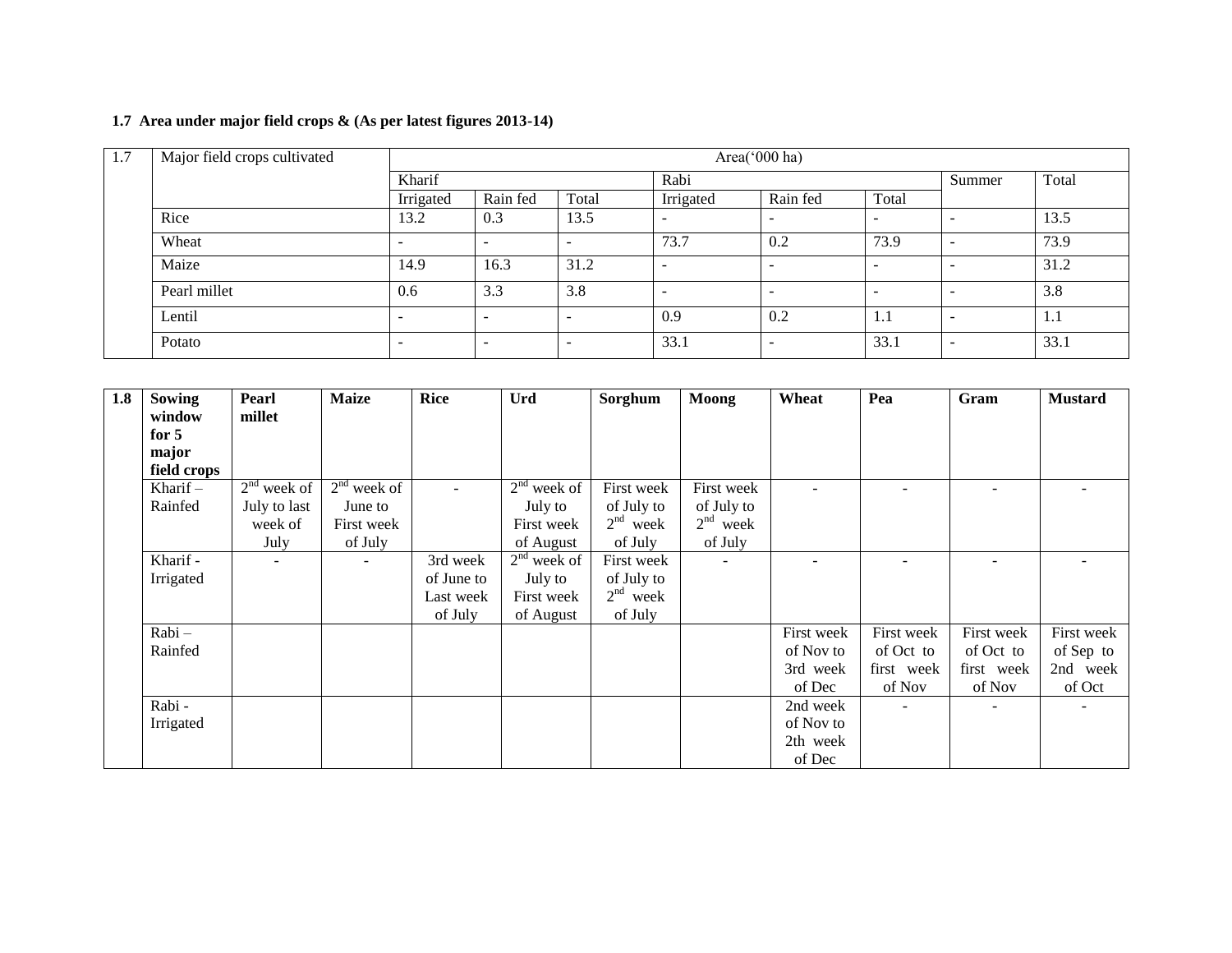| 1.9 | What is the major contingency the district is prone to?                          | <b>Regular</b> | <b>Occasional</b> | <b>None</b> |
|-----|----------------------------------------------------------------------------------|----------------|-------------------|-------------|
|     | Drought                                                                          |                |                   |             |
|     | Flood                                                                            |                |                   |             |
|     | Cyclone                                                                          |                |                   |             |
|     | Hail storm                                                                       |                |                   |             |
|     | Heat wave                                                                        |                |                   |             |
|     | Cold wave                                                                        |                |                   |             |
|     | Frost                                                                            |                |                   |             |
|     | Sea water intrusion                                                              |                |                   |             |
|     | Sheath Blight, Stemborer, Pyrilla loose smut, Heliothis, Rust etc white<br>grub. |                |                   |             |

| Include Digital maps of the district for | Location map of district with in State as Annexure 1 | Enclosed : Yes |
|------------------------------------------|------------------------------------------------------|----------------|
|                                          | Mean annual rainfall as Annexure                     | Enclosed : Yes |
|                                          | Soil map as Annexure 3                               | Enclosed : Yes |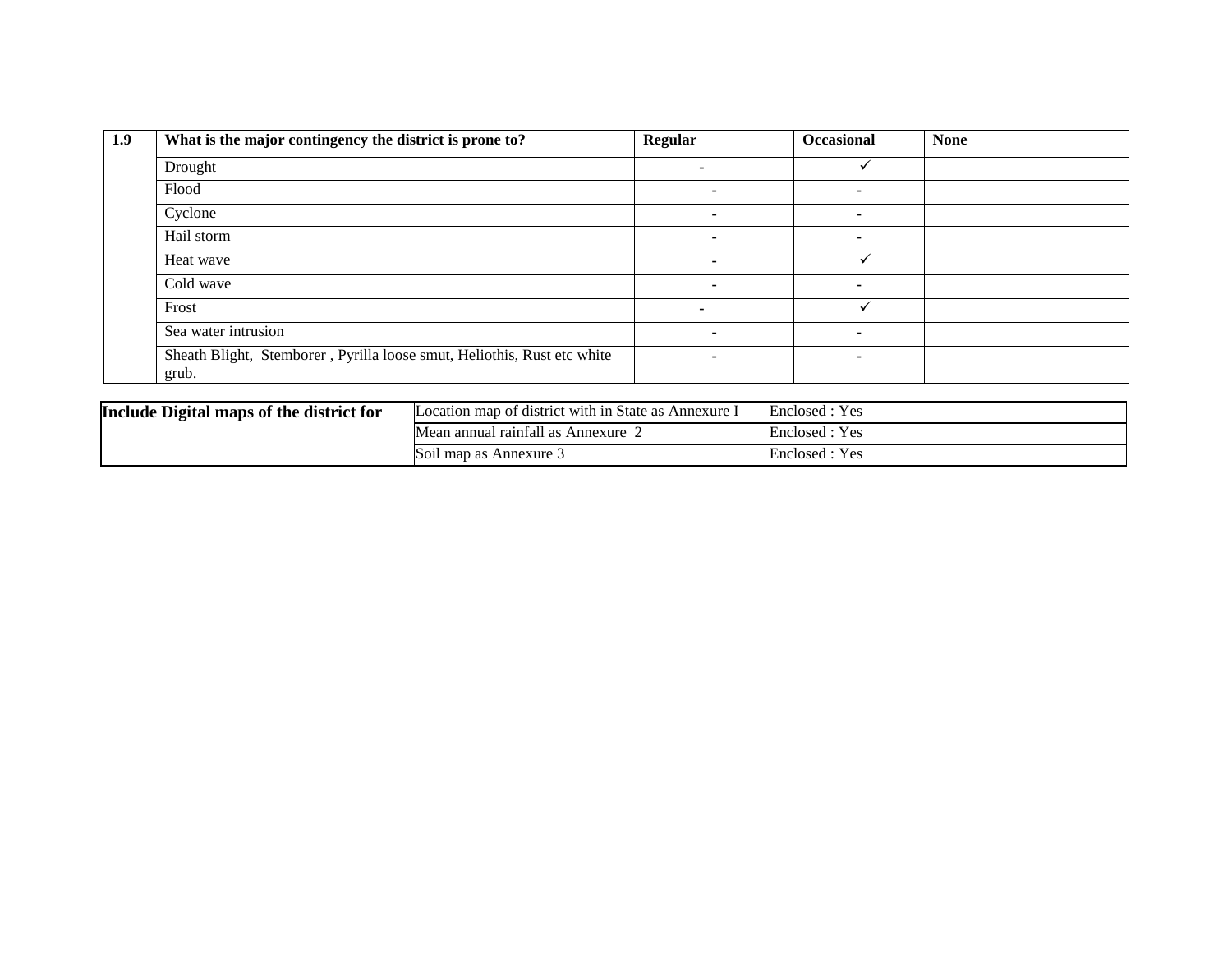Annexure I Location map of Pratapgarh district

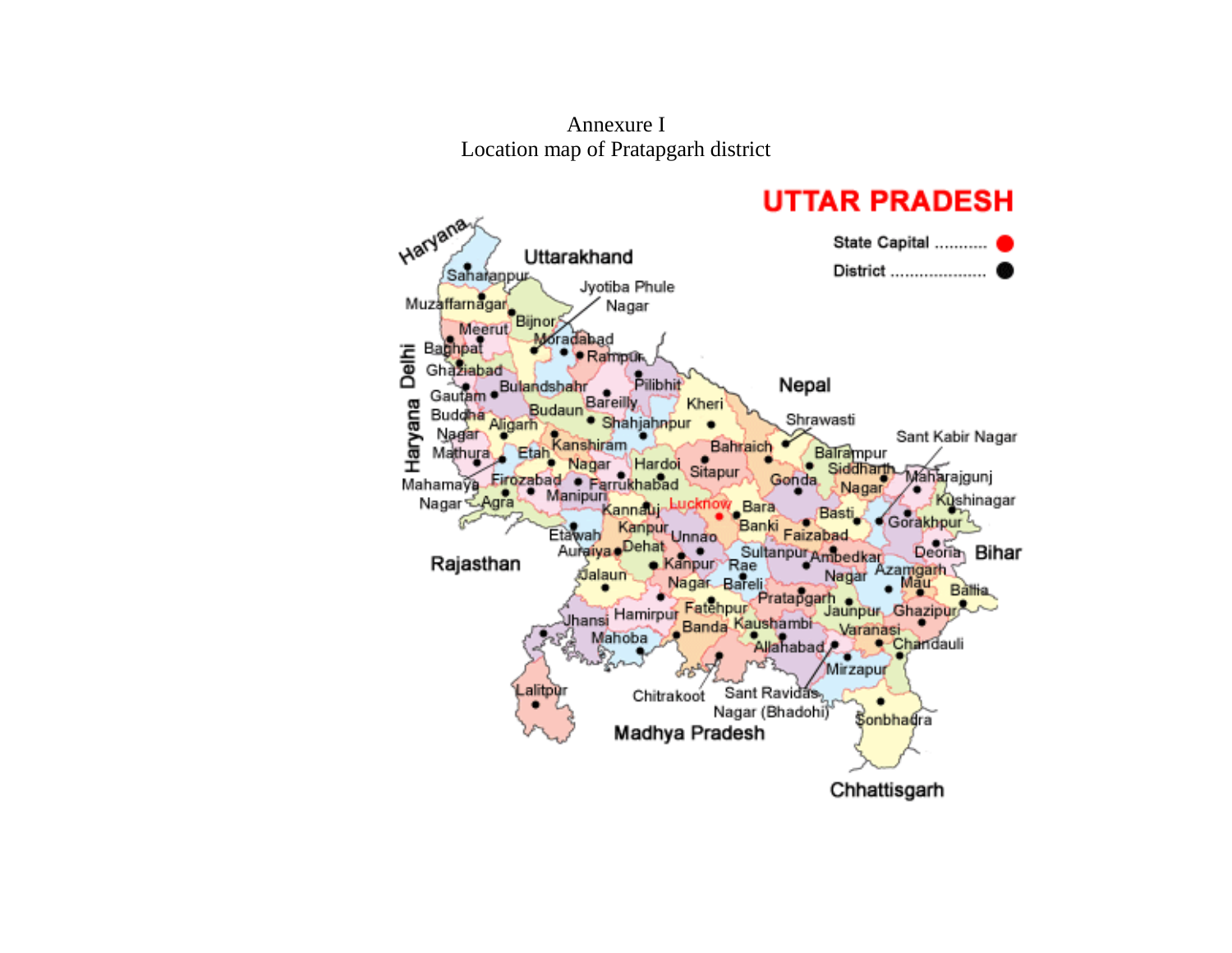

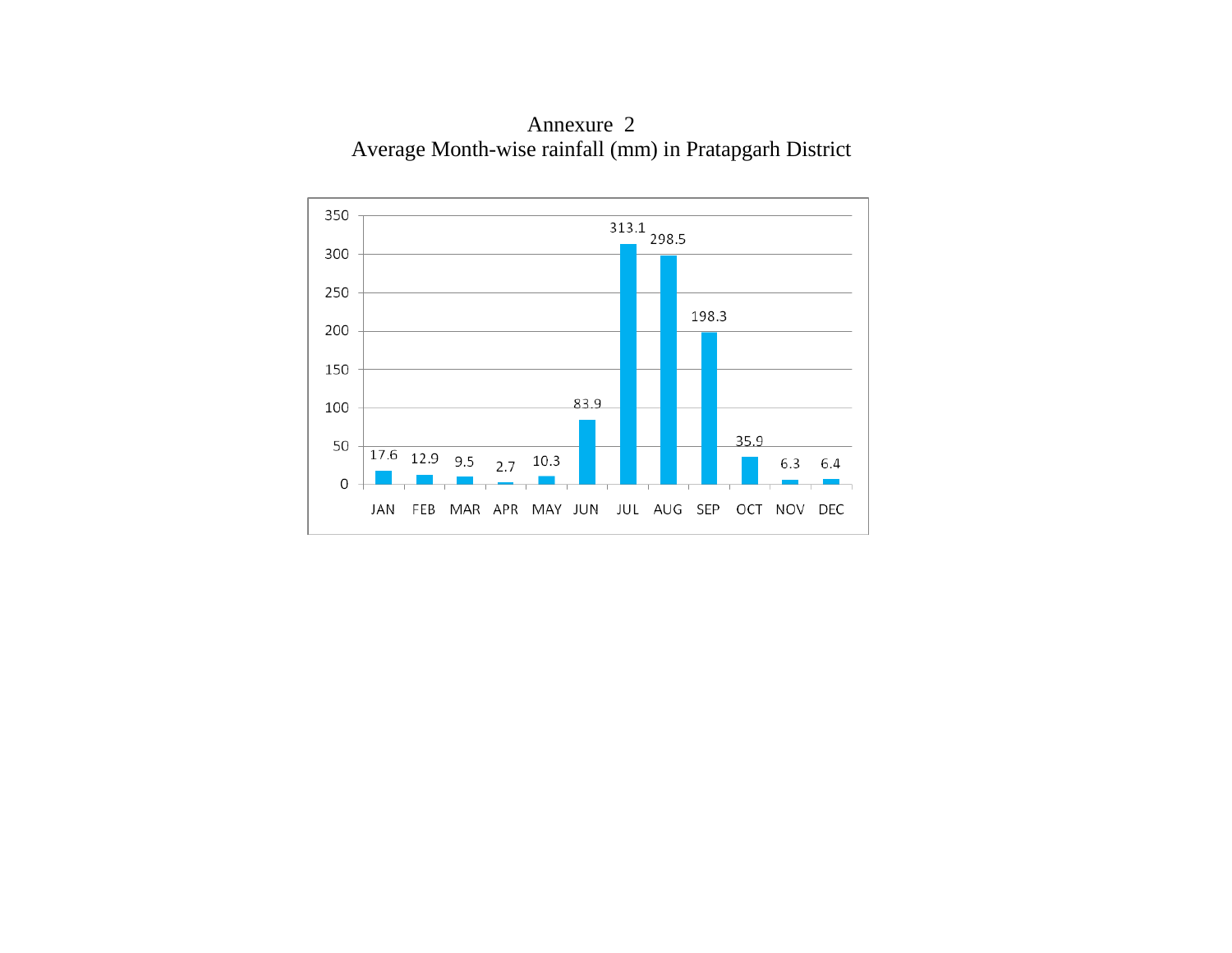#### **1.10 Soil Map**

|                                                              | Alluvial plain (0-1% slope)                                                                                                                                                                                                                                                                                                                                                                                                                                                                                                                                                                                                                                                                                                                                                                                                                                                                                                                                                                                                                                                                                                                                                                                                                                                                                                                                                                                                                                                                                                                                                                                                        |
|--------------------------------------------------------------|------------------------------------------------------------------------------------------------------------------------------------------------------------------------------------------------------------------------------------------------------------------------------------------------------------------------------------------------------------------------------------------------------------------------------------------------------------------------------------------------------------------------------------------------------------------------------------------------------------------------------------------------------------------------------------------------------------------------------------------------------------------------------------------------------------------------------------------------------------------------------------------------------------------------------------------------------------------------------------------------------------------------------------------------------------------------------------------------------------------------------------------------------------------------------------------------------------------------------------------------------------------------------------------------------------------------------------------------------------------------------------------------------------------------------------------------------------------------------------------------------------------------------------------------------------------------------------------------------------------------------------|
| <b>SOILS</b><br>PRATAPGARH DISTRICT<br><b>UTTAR PRADESH</b>  | Deep, loamy soils and slightly eroded.<br>1.<br>2.<br>Deep, silty soils, slightly saline and strongly sodic associated with loamy soils.<br>Deep, loamy soils and slightly eroded associated with silty soils.<br>3.<br>Deep, fine soils moderately saline and sodic associated with loamy soils, slightly eroded.<br>4.<br>5.<br>Deep, fine soils and slightly eroded associated with loamy soils slightly saline and moderately sodic.<br>Deep, silty soils with moderately salinity and sodicity associated with loamy soils with moderate salinity<br>6.<br>and sodicity and water logging.<br>Deep, loamy soils with moderately water logging associated with loamy soils with slight salinity/sodicty<br>7.<br>8.<br>Deep, silty soils and slightly eroded associated with loamy soils slightly saline and slightly sodic.<br>Deep, loamy soils, moderate salinity and sodicity associated with loamy soils with moderate salinity and<br>9.<br>strong sodicity<br>Deep, loamy soils and slightly eroded associated with loamy soils with moderate salinity and sodicity and<br>10.<br>moderate water logging.<br>Deep, silty soils associated with loamy soils slightly eroded.<br>11.<br>Deep, silty soils and slightly saline/sodic.<br>12.<br>13.<br>Deep, silty soils with moderate salinity/sodicity associated with loamy soils slightly eroded.<br><b>Active Flood Plain (1-3% slope)</b><br>14.<br>Deep, sandy soils with moderate flooding associated with stratified loamy soils and slight flooding.<br>Deep, sandy soils with slight flooding associated with stratified loamy soils and slight flooding<br>15. |
| Legend<br>$\blacksquare$<br>NBSS & LUP, Regional Centre Delh |                                                                                                                                                                                                                                                                                                                                                                                                                                                                                                                                                                                                                                                                                                                                                                                                                                                                                                                                                                                                                                                                                                                                                                                                                                                                                                                                                                                                                                                                                                                                                                                                                                    |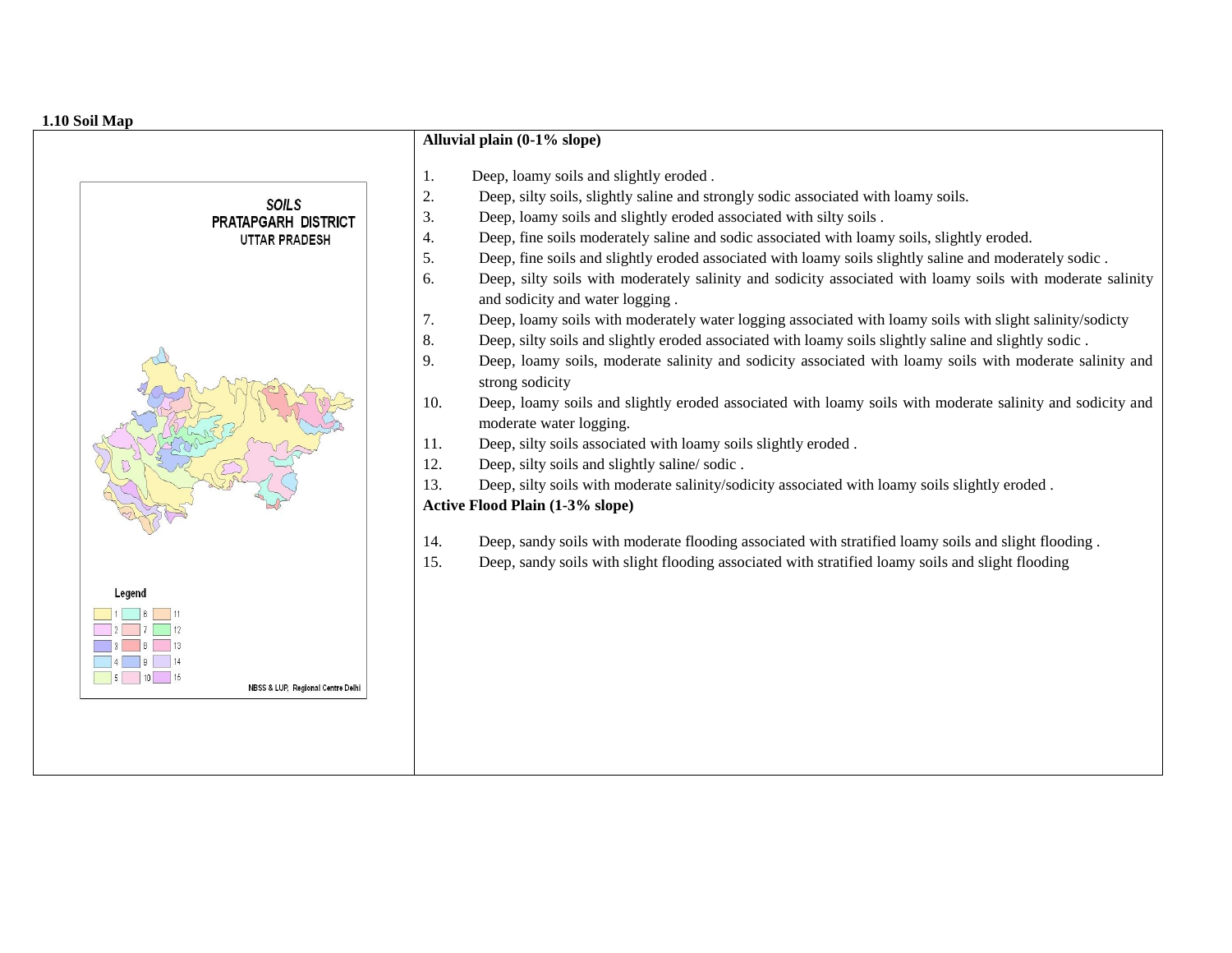# **2.0 Strategies for weather related contingencies**

#### **2.1 Drought**

#### **2.1.1 Rainfed situation**

| <b>Condition</b>                                  |                                                           |                                         | <b>Suggested Contingency measures</b>                 |                                                                                                                                                                             |                                                                     |  |
|---------------------------------------------------|-----------------------------------------------------------|-----------------------------------------|-------------------------------------------------------|-----------------------------------------------------------------------------------------------------------------------------------------------------------------------------|---------------------------------------------------------------------|--|
| <b>Early season</b><br>drought (delayed<br>onset) | <b>Major Farming</b><br>situation                         | <b>Normal Crop / Cropping</b><br>system | Change in crop / cropping<br>system including variety | <b>Agronomic measures</b>                                                                                                                                                   | <b>Remarks</b> on<br>Implementation                                 |  |
| Delay by 2 weeks<br>(July $1st$ week)             | Normal rainfall<br>Deep loamy soils,<br>deep silty and    | Rice                                    | No change                                             | Green manuring +DSR,<br>transplanting, weed<br>management                                                                                                                   | Linked with UP<br>Agro, SAU, s and<br>ICAR (CSSRI,<br>RRS, Lucknow) |  |
|                                                   | slightly eroded                                           | Maize                                   | No change                                             | Line sowing, earthing<br>up, weed management,<br>medium maturing<br>varieties and hybrids                                                                                   | Use disease free<br>certified seed from<br>NSC, DMR, New<br>Delhi   |  |
|                                                   |                                                           | Pigeon pea                              | No change                                             | Line sowing with seed<br>drill, intercropping with<br>urd dhal                                                                                                              | Linked with UP<br>Agro, SAU, s and<br>ICAR (IIPR,<br>Kanpur)        |  |
|                                                   | Deep loamy,<br>partial sodic, sodic<br>and slightly sodic | Rice                                    | No change                                             | Green manuring +DSR,<br>transplanting with salt<br>tolerant varities like<br>CSR-36, CSR-43 and<br>CSR-30 (Basmati), ND-<br>359, Narendra Usar<br>Dhan-3 weed<br>management | Linked with ICAR<br>(CSSRI, RRS,<br>Lucknow), SAU,s                 |  |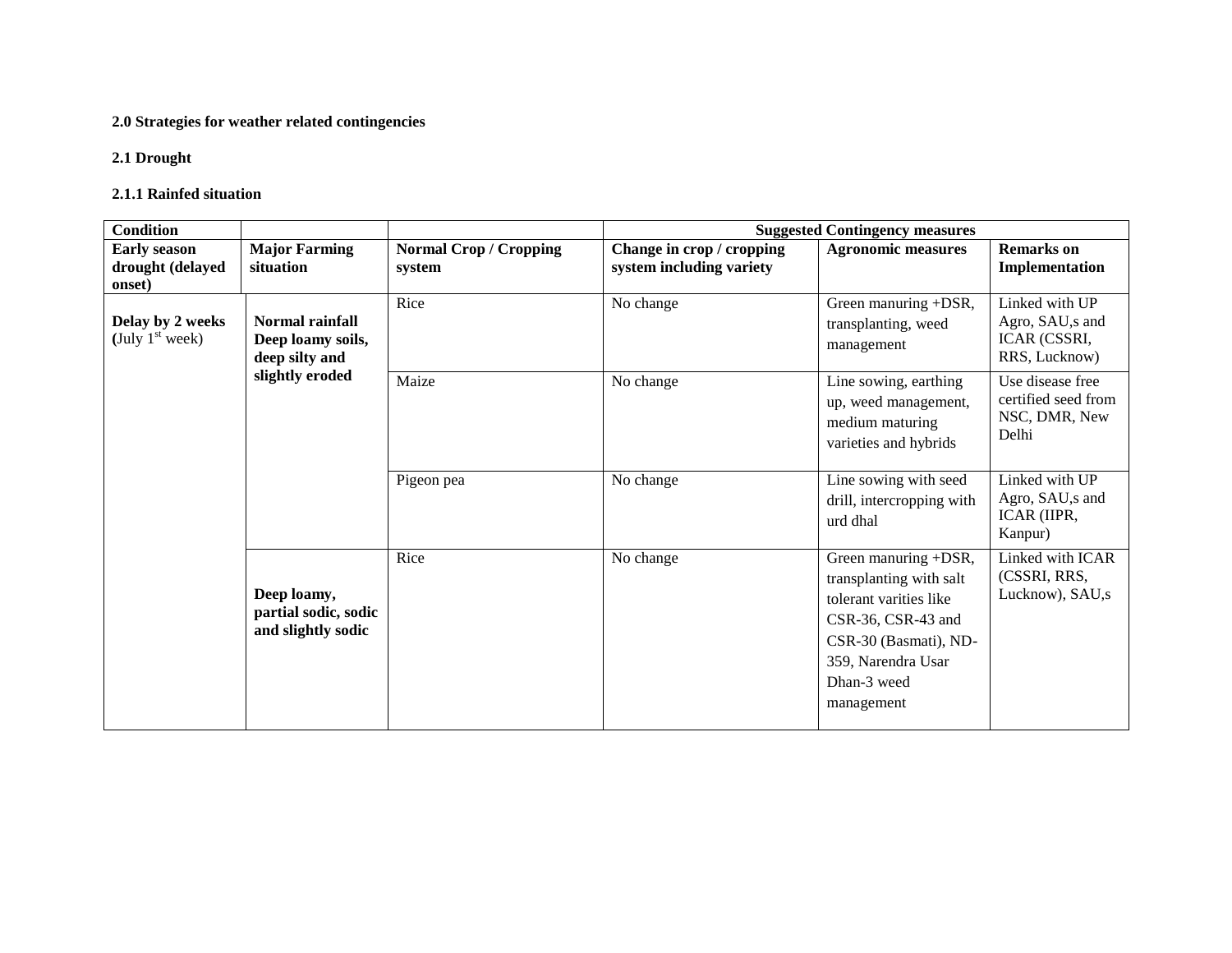| <b>Condition</b>                                  |                                                           |                                         | <b>Suggested Contingency measures</b>                 |                                                                                                                                                                             |                                                                     |  |
|---------------------------------------------------|-----------------------------------------------------------|-----------------------------------------|-------------------------------------------------------|-----------------------------------------------------------------------------------------------------------------------------------------------------------------------------|---------------------------------------------------------------------|--|
| <b>Early season</b><br>drought (delayed<br>onset) | <b>Major Farming</b><br>situation                         | <b>Normal Crop / Cropping</b><br>system | Change in crop / cropping<br>system including variety | <b>Agronomic measures</b>                                                                                                                                                   | <b>Remarks</b> on<br>Implementation                                 |  |
| Delay by 4 weeks<br>(July $3^{\text{rd}}$ week)   | Deep loamy soils,<br>deep silty and<br>slightly eroded    | Rice                                    | No change                                             | Green manuring +DSR,<br>transplanting, weed<br>management                                                                                                                   | Linked with UP<br>Agro, SAU, s and<br>ICAR (CSSRI,<br>RRS, Lucknow) |  |
|                                                   |                                                           | Maize                                   | No change                                             | Line sowing, earthing<br>up, weed management,<br>medium maturing<br>varieties and hybrids                                                                                   | Use disease free<br>certified seed from<br>NSC, DMR, New<br>Delhi   |  |
|                                                   |                                                           | Pigeon pea                              | No change                                             | Line sowing with seed<br>drill, intercropping with<br>urd dhal                                                                                                              | Linked with UP<br>Agro, SAU,s and<br>ICAR (IIPR,<br>Kanpur)         |  |
|                                                   | Deep loamy,<br>partial sodic, sodic<br>and slightly sodic | Rice                                    | No change                                             | Green manuring +DSR,<br>transplanting with salt<br>tolerant varities like<br>CSR-36, CSR-43 and<br>CSR-30 (Basmati), ND-<br>359, Narendra Usar<br>Dhan-3 weed<br>management | Linked with ICAR<br>(CSSRI, RRS,<br>Lucknow), SAU,s                 |  |

| Condition                  |                                   |                               | <b>Suggested Contingency measures</b> |                           |                   |
|----------------------------|-----------------------------------|-------------------------------|---------------------------------------|---------------------------|-------------------|
| <b>Early season</b>        | <b>Major Farming</b><br>situation | <b>Normal Crop / Cropping</b> | Change in crop / cropping             | <b>Agronomic measures</b> | <b>Remarks</b> on |
| drought (delayed<br>onset) |                                   | system                        | system including variety              |                           | Implementation    |
|                            |                                   |                               |                                       |                           |                   |
| Delay by 6 weeks           | Deep loamy soils,                 | Rice                          | Change with Sorghum, Urd,             | Line sowing, weeding,     | Linked with NSC,  |
| Aug. $1^{\text{st}}$ week) | deep silty and                    |                               | Pearl millet, Til                     | Seed treatment with bio-  | UPSDC, ICAR       |
|                            | slightly eroded                   |                               |                                       | growth regulators and     | (CSSRI, RRS.      |
|                            |                                   |                               |                                       | Lucknow. IIPR.            |                   |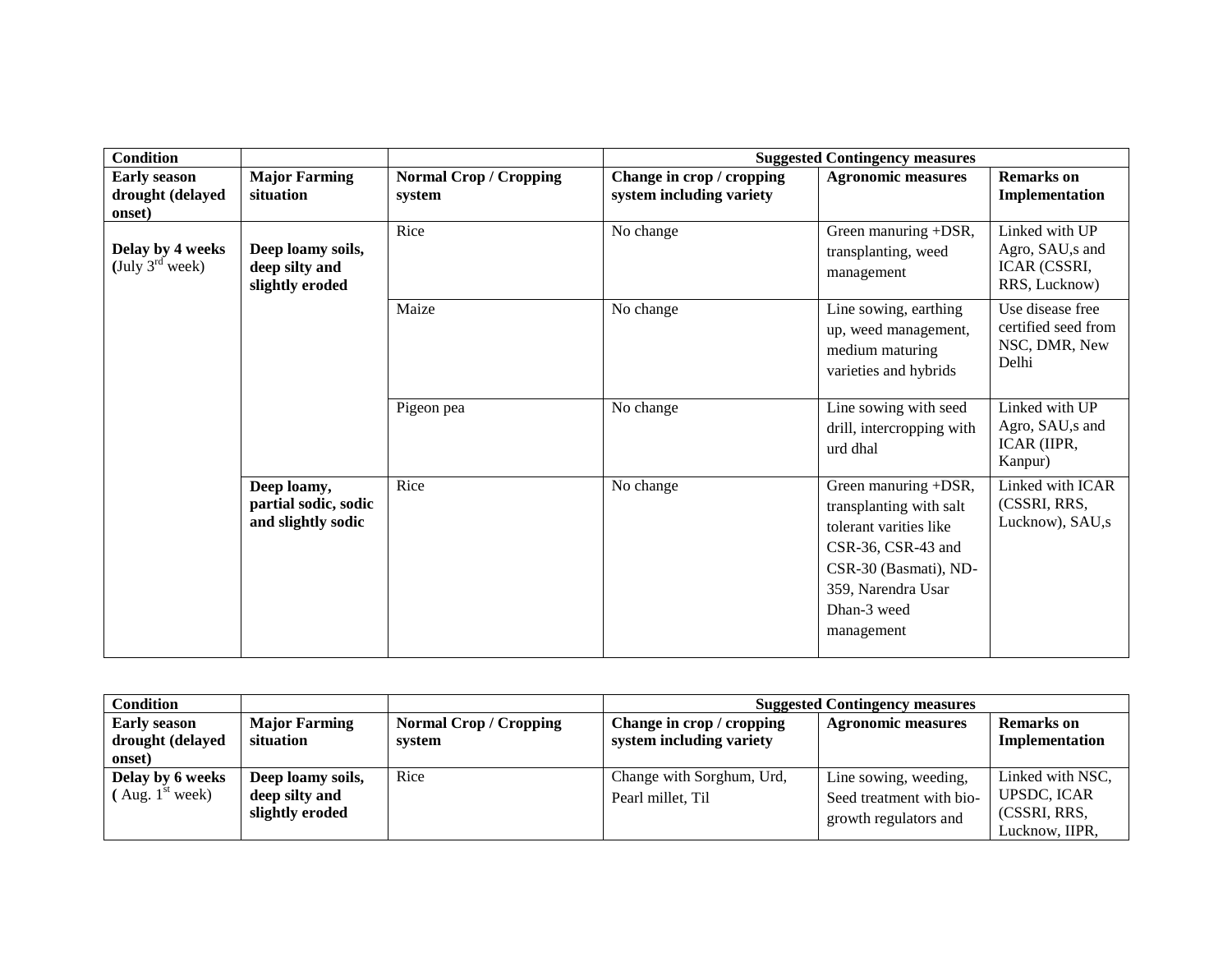|                                                           |            |                              | bio-fertilizers                                                                                                                  | Kanpur, IGFRI,<br>Jhansi)                                         |
|-----------------------------------------------------------|------------|------------------------------|----------------------------------------------------------------------------------------------------------------------------------|-------------------------------------------------------------------|
|                                                           | Maize      | No change                    | Line sowing, earthing<br>up, weed management,<br>medium maturing<br>varieties and hybrids                                        | Use disease free<br>certified seed from<br>NSC, DMR, New<br>Delhi |
|                                                           | Pigeon pea | No change                    | Line sowing with seed<br>drill, intercropping with<br>urd dhal                                                                   | Linked with UP<br>Agro, SAU, s and<br>ICAR (IIPR,<br>Kanpur)      |
| Deep loamy,<br>partial sodic, sodic<br>and slightly sodic | Rice       | Sorghum, Pearl millet, Maize | Seed treatment and soil<br>application of bio-<br>fertilizers and bio-<br>growth enhancers.<br>Higher dose of organic<br>manures | Linked with ICAR<br>(CSSRI, RRS,<br>Lucknow), SAU,s               |

| <b>Condition</b>                                  |                                     |                                         |                                                                             | <b>Suggested Contingency measures</b>           |                                     |
|---------------------------------------------------|-------------------------------------|-----------------------------------------|-----------------------------------------------------------------------------|-------------------------------------------------|-------------------------------------|
| <b>Early season</b><br>drought (delayed<br>onset) | <b>Major Farming</b><br>situation   | <b>Normal Crop / Cropping</b><br>system | Change in crop / cropping<br>system including variety                       | <b>Agronomic measures</b>                       | <b>Remarks</b> on<br>Implementation |
| Delay by 8 weeks                                  | Deep loamy soils,<br>deep silty and | Rice                                    | Fallow                                                                      | Moisture conservation,                          |                                     |
| $($ Aug. $3^{\text{rd}}$ week)                    | slightly eroded                     | Maize                                   | Short duration vegetables like<br>spinach, guar, radhish and<br>amaranthus. | Moisture conservation,<br>use of biofertilizers | ICAR (IIVR,<br>Varanasi), SAU's     |
|                                                   |                                     | Pigeon pea                              | Short duration vegetables like<br>Spinach, guar, radhish and<br>amaranthus  | Moisture conservation,<br>use of biofertilizers | ICAR (IIVR,<br>Varanasi), SAU's     |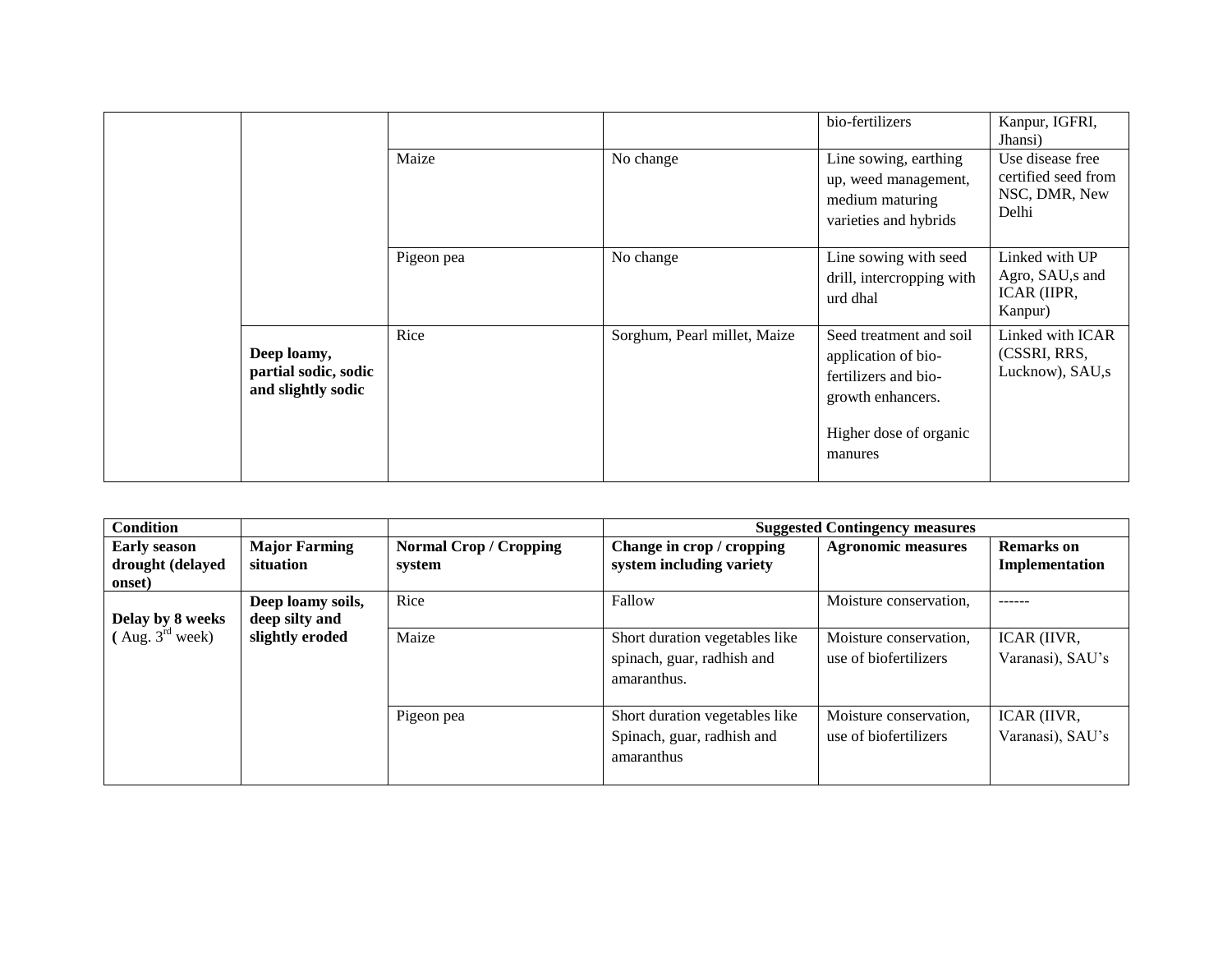| <b>Condition</b>       |                      |                               | <b>Suggested Contingency measures</b> |                           |                   |  |
|------------------------|----------------------|-------------------------------|---------------------------------------|---------------------------|-------------------|--|
| <b>Early season</b>    | <b>Major Farming</b> | <b>Normal Crop / Cropping</b> | Change in crop / cropping             | <b>Agronomic measures</b> | <b>Remarks</b> on |  |
| drought (delayed       | situation            | system                        | system including variety              |                           | Implementation    |  |
| onset)                 |                      |                               |                                       |                           |                   |  |
| Delay by 6 weeks       | Deep loamy,          | Rice                          | Fallow                                | Moisture conservation,    | ------            |  |
| (August $3^{rd}$ week) | partial sodic, sodic |                               |                                       |                           |                   |  |
|                        | and slightly sodic   |                               |                                       |                           |                   |  |

| <b>Condition</b>                                                 |                                                        |                                       |                 | <b>Suggested Contingency measures</b>                |                                     |
|------------------------------------------------------------------|--------------------------------------------------------|---------------------------------------|-----------------|------------------------------------------------------|-------------------------------------|
| Early season<br>drought (Normal<br>onset)                        | <b>Major Farming</b><br>situation                      | <b>Normal Crop/cropping</b><br>system | Crop management | Soil nutrient &<br>moisture conservation<br>measures | <b>Remarks</b> on<br>Implementation |
| <b>Normal onset</b><br>followed by 15-20<br>days dry spell after | Deep loamy soils,<br>deep silty and<br>slightly eroded | Rice                                  | No change       | Mulching, 2% MOP<br>foliar application               | KVK, State Ag.<br>Dept.             |
| sowing leading to<br>poor                                        |                                                        | Maize                                 | No change       | Mulching, earthing up                                | KVK, State Ag.<br>Dept.             |
| germination/crop<br>stand etc.                                   |                                                        | Pigeon pea                            | No change       | --------                                             | --------                            |

| <b>Condition</b>                                                                                                                |                                                           |                                       |                 | <b>Suggested Contingency measures</b>                |                                     |
|---------------------------------------------------------------------------------------------------------------------------------|-----------------------------------------------------------|---------------------------------------|-----------------|------------------------------------------------------|-------------------------------------|
| Early season<br>drought (Normal<br>onset)                                                                                       | <b>Major Farming</b><br>situation                         | <b>Normal Crop/cropping</b><br>system | Crop management | Soil nutrient &<br>moisture conservation<br>measures | <b>Remarks</b> on<br>Implementation |
| <b>Normal onset</b><br>followed by 15-20<br>days dry spell after<br>sowing leading to<br>poor<br>germination/crop<br>stand etc. | Deep loamy,<br>partial sodic, sodic<br>and slightly sodic | Rice                                  | No change       | Mulching, 2% MOP<br>foliar application               | KVK, State Ag.<br>Dept.             |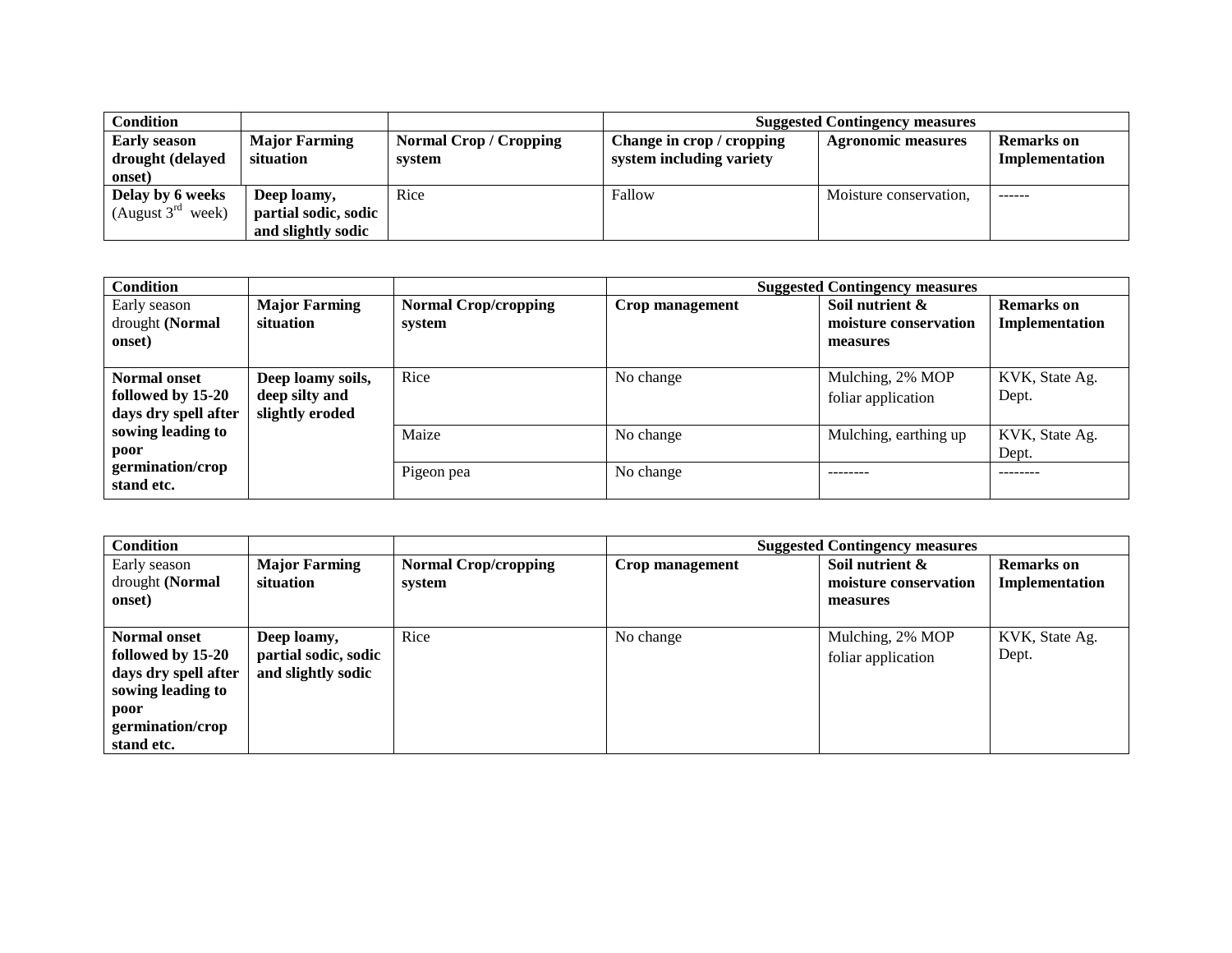| <b>Condition</b>                                                                                 |                                                        |                                       | <b>Suggested Contingency measures</b> |                                                      |                                     |
|--------------------------------------------------------------------------------------------------|--------------------------------------------------------|---------------------------------------|---------------------------------------|------------------------------------------------------|-------------------------------------|
| Mid season<br>drought (long dry<br>spell, consecutive 2<br>weeks rainless<br>$(>2.5$ mm) period) | <b>Major Farming</b><br>situation                      | <b>Normal Crop/cropping</b><br>system | Crop management                       | Soil nutrient &<br>moisture conservation<br>measures | <b>Remarks</b> on<br>Implementation |
| At vegetative stage                                                                              | Deep loamy soils,<br>deep silty and<br>slightly eroded | Rice                                  | No change                             | Mulching, 2% MOP<br>foliar application               | KVK, State Ag.<br>Dept.             |
|                                                                                                  |                                                        | Maize                                 | No change                             | Mulching, earthing up                                | KVK, State Ag.<br>Dept.             |
|                                                                                                  |                                                        | Pigeon pea                            | No change                             |                                                      | --------                            |

| <b>Condition</b>                                                                                 |                                                           |                                       | <b>Suggested Contingency measures</b> |                                                      |                                     |  |
|--------------------------------------------------------------------------------------------------|-----------------------------------------------------------|---------------------------------------|---------------------------------------|------------------------------------------------------|-------------------------------------|--|
| Mid season<br>drought (long dry<br>spell, consecutive 2<br>weeks rainless<br>$(>2.5$ mm) period) | <b>Major Farming</b><br>situation                         | <b>Normal Crop/cropping</b><br>system | Crop management                       | Soil nutrient &<br>moisture conservation<br>measures | <b>Remarks</b> on<br>Implementation |  |
| At vegetative stage                                                                              | Deep loamy, partial<br>sodic, sodic and<br>slightly sodic | Rice                                  | No change                             | Mulching, 2 % MOP<br>foliar application              | KVK, State Ag.<br>Dept.             |  |

| Condition                                 |                                                        |                                       |                 | <b>Suggested Contingency measures</b>                |                                                 |
|-------------------------------------------|--------------------------------------------------------|---------------------------------------|-----------------|------------------------------------------------------|-------------------------------------------------|
| Mid season<br>drought (long dry<br>spell) | <b>Major Farming</b><br>situation                      | <b>Normal Crop/cropping</b><br>system | Crop management | Soil nutrient &<br>moisture conservation<br>measures | <b>Remarks</b> on<br>Implementation             |
| At flowering/<br>fruiting stage           | Deep loamy soils,<br>deep silty and<br>slightly eroded | Rice                                  | No change       | Mulching, 2 % MOP<br>foliar application, Use         | ICAR (CSSRI,<br>RRS, Lucknow,<br>KVK, State Ag. |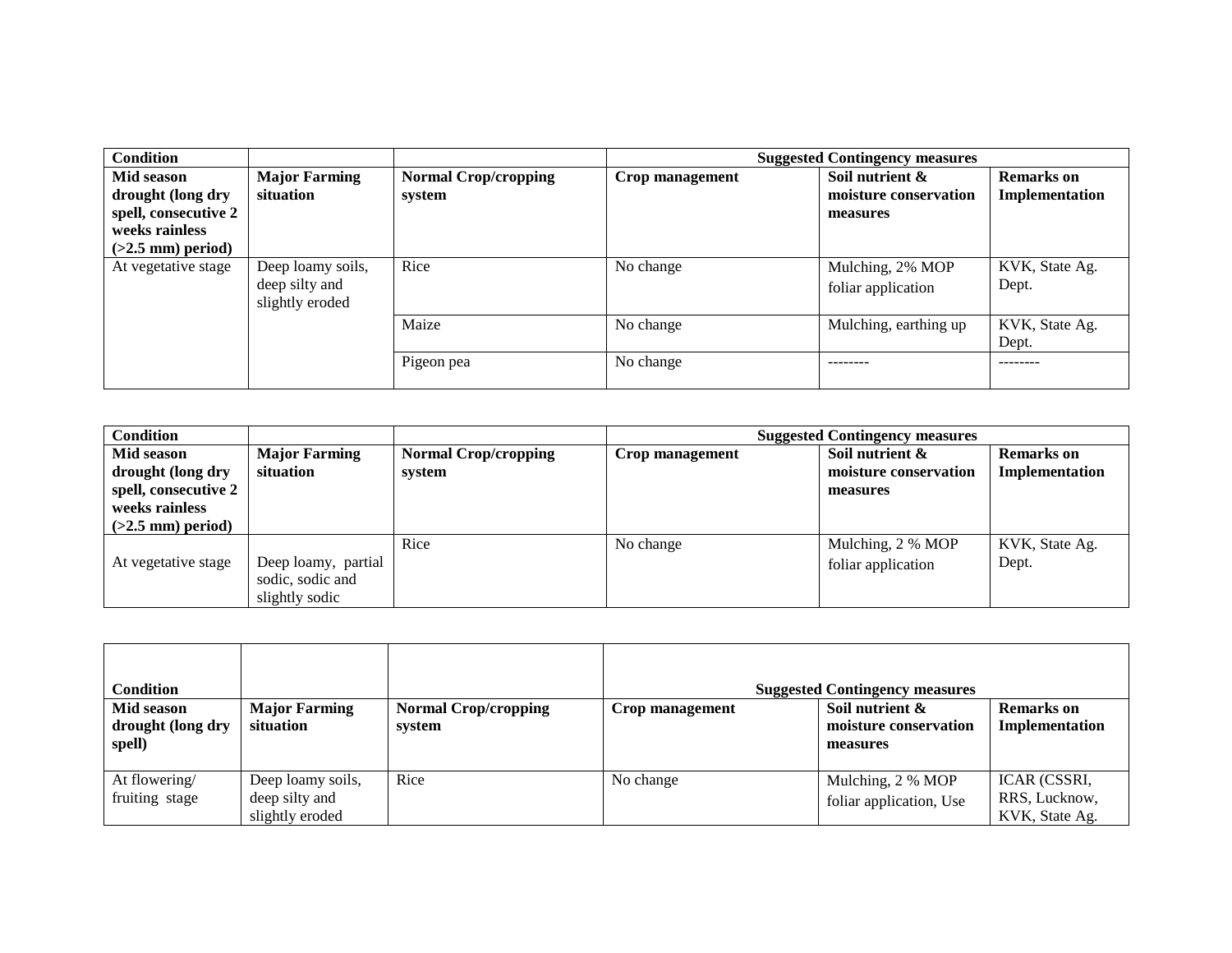|  |            |           | of bio-growth regulators | Dept.                                                    |
|--|------------|-----------|--------------------------|----------------------------------------------------------|
|  | Maize      | No change | Mulching, earthing up    | ICAR (CSSRI,<br>RRS, Lucknow,<br>KVK, State Ag.<br>Dept. |
|  | Pigeon pea | No change | --------                 | --------                                                 |

| <b>Condition</b>                                                                                 |                                                           |                                       | <b>Suggested Contingency measures</b> |                                                                          |                                                          |
|--------------------------------------------------------------------------------------------------|-----------------------------------------------------------|---------------------------------------|---------------------------------------|--------------------------------------------------------------------------|----------------------------------------------------------|
| Mid season<br>drought (long dry<br>spell, consecutive 2<br>weeks rainless<br>$(>2.5$ mm) period) | <b>Major Farming</b><br>situation                         | <b>Normal Crop/cropping</b><br>system | Crop management                       | Soil nutrient &<br>moisture conservation<br>measures                     | <b>Remarks</b> on<br>Implementation                      |
| At vegetative stage                                                                              | Deep loamy, partial<br>sodic, sodic and<br>slightly sodic | Rice                                  | No change                             | Mulching, 2 % MOP<br>foliar application, Use<br>of bio-growth regulators | ICAR (CSSRI,<br>RRS, Lucknow,<br>KVK, State Ag.<br>Dept. |

| <b>Condition</b>                                            |                                                        |                                       |                 | <b>Suggested Contingency measures</b> |                                                          |
|-------------------------------------------------------------|--------------------------------------------------------|---------------------------------------|-----------------|---------------------------------------|----------------------------------------------------------|
| <b>Terminal drought</b><br>(Early withdrawal<br>of monsoon) | <b>Major Farming</b><br>situation                      | <b>Normal Crop/cropping</b><br>system | Crop management | Rabi Crop planning                    | <b>Remarks</b> on<br>Implementation                      |
|                                                             | Deep loamy soils,<br>deep silty and<br>slightly eroded | Rice                                  | No change       | Relay cropping of Toria,<br>lentil    | ICAR (CSSRI,<br>RRS, Lucknow,<br>KVK, State Ag.<br>Dept. |
|                                                             |                                                        | Maize                                 | No change       |                                       | ------                                                   |
|                                                             |                                                        | Pigeon pea                            | No change       | --------                              | --------                                                 |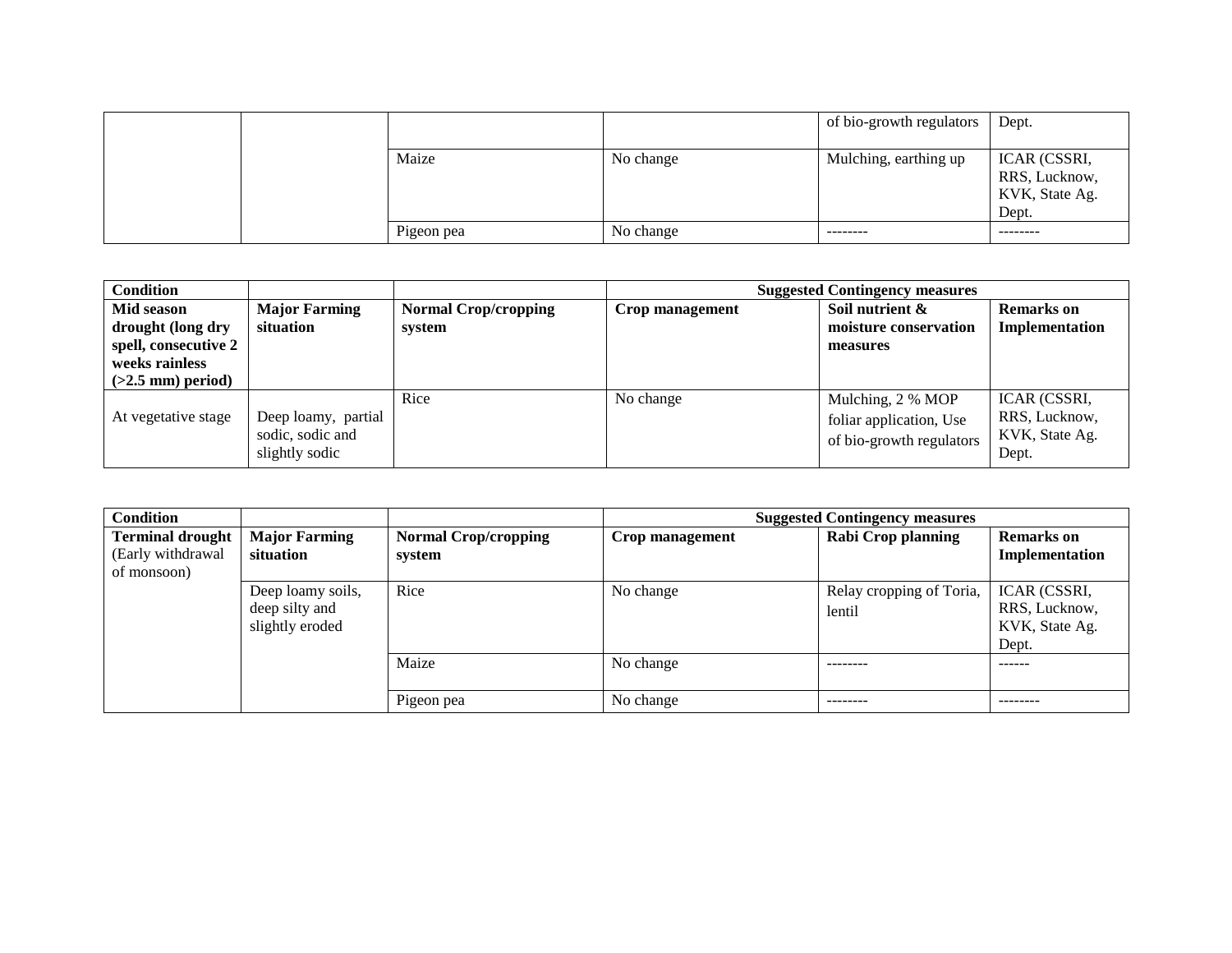#### **2.1.2 Drought - Irrigated situation**

| <b>Condition</b>                                             |                                                                                  |                                                                                                                                                                           |                                                                     | <b>Suggested Contingency measures</b>  |                                     |
|--------------------------------------------------------------|----------------------------------------------------------------------------------|---------------------------------------------------------------------------------------------------------------------------------------------------------------------------|---------------------------------------------------------------------|----------------------------------------|-------------------------------------|
|                                                              | <b>Major Farming</b><br>situation                                                | <b>Normal Crop/cropping</b><br>system                                                                                                                                     | Change in crop/cropping<br>system                                   | <b>Agronomic measures</b>              | <b>Remarks</b> on<br>Implementation |
| Delayed release of<br>water in canals due<br>to low rainfall | <b>Normal rainfall</b><br>Deep loamy soils,<br>deep silty and<br>slightly eroded | Rice: Saket-4, Ratna, Pant-12,<br>Narendra-80, 2026, Sarjoo-52,<br>Pant-4, Narendra-359,<br>2026, 2064, Type-3, PB-1,<br>Kashturi, Narendra lalmati and<br>Malvya sugandh | Direct seeded Rice<br>Saket-4, Ratna, Pant-12,<br>Narendra-80, 2026 | Limited irrigation, weed<br>management | Linked with<br><i>SDC/SAUs</i>      |

| <b>Condition</b>                                             |                                                        |                                       | <b>Suggested Contingency measures</b> |                           |                                                     |  |
|--------------------------------------------------------------|--------------------------------------------------------|---------------------------------------|---------------------------------------|---------------------------|-----------------------------------------------------|--|
|                                                              | <b>Major Farming</b><br>situation                      | <b>Normal Crop/cropping</b><br>system | Change in crop/cropping<br>system     | <b>Agronomic measures</b> | <b>Remarks</b> on<br>Implementation                 |  |
| Delayed release of<br>water in canals due<br>to low rainfall | Normal rainfall<br>Deep loamy,<br>partial sodic, sodic | Rice                                  | No change                             |                           | Linked with ICAR<br>(CSSRI, RRS,<br>Lucknow), SAU,s |  |
|                                                              | and slightly sodic                                     | $\frac{1}{2}$                         | $- - - - -$                           | -----                     | ------                                              |  |

| <b>Condition</b>                                                                       |                                                        |                                                                                                                                                                           | <b>Suggested Contingency measures</b>                                       |                                                                 |                                     |  |
|----------------------------------------------------------------------------------------|--------------------------------------------------------|---------------------------------------------------------------------------------------------------------------------------------------------------------------------------|-----------------------------------------------------------------------------|-----------------------------------------------------------------|-------------------------------------|--|
|                                                                                        | <b>Major Farming</b><br>situation                      | <b>Normal Crop/cropping</b><br>system                                                                                                                                     | Change in crop/cropping<br>system                                           | <b>Agronomic measures</b>                                       | <b>Remarks</b> on<br>Implementation |  |
| Non release of<br>water in canals<br>under delayed<br>onset of monsoon<br>in catchment | Deep loamy soils,<br>deep silty and<br>slightly eroded | Rice: Saket-4, Ratna, Pant-12,<br>Narendra-80, 2026, Sarjoo-52,<br>Pant-4, Narendra-359,<br>2026, 2064, Type-3, PB-1,<br>Kashturi, Narendra lalmati and<br>Malvya sugandh | Direct seeded Rice<br>Saket-4, Ratna, Pant-12,<br>Narendra-80, 2026, CSR-43 | Limited irrigation, weed<br>management.<br>Sprinkler irrigation | Linked with<br>SDC/SAUs.            |  |

| $\bullet$ .<br>`ondition |  | .on<br>™ measu. .<br>noo<br>.<br>,,, |
|--------------------------|--|--------------------------------------|
|                          |  |                                      |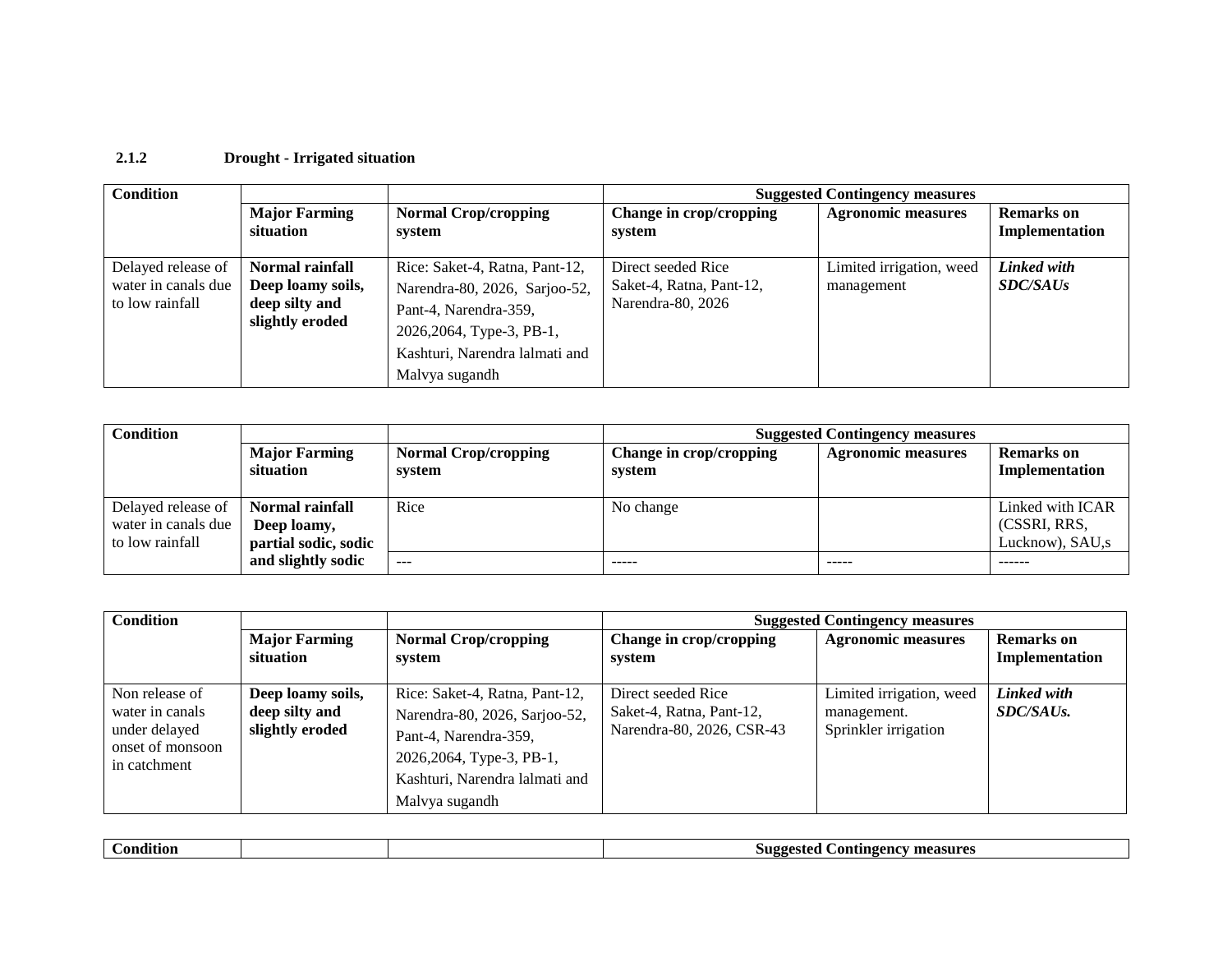|                                                                                        | <b>Major Farming</b><br>situation                         | <b>Normal Crop/cropping</b><br>system | Change in crop/cropping<br>system | <b>Agronomic measures</b>                                                                  | <b>Remarks</b> on<br>Implementation                 |
|----------------------------------------------------------------------------------------|-----------------------------------------------------------|---------------------------------------|-----------------------------------|--------------------------------------------------------------------------------------------|-----------------------------------------------------|
| Non release of<br>water in canals<br>under delayed<br>onset of monsoon<br>in catchment | Deep loamy,<br>partial sodic, sodic<br>and slightly sodic | Rice                                  | No change                         | Life saving irrigation,<br>surface irrigation with<br>small plots, Sprinkler<br>irrigation | Linked with ICAR<br>(CSSRI, RRS.<br>Lucknow), SAU,s |

| <b>Condition</b>                                                                     |                                                        |                                                                                                                                                                           |                                                                             | <b>Suggested Contingency measures</b>                           |                                     |
|--------------------------------------------------------------------------------------|--------------------------------------------------------|---------------------------------------------------------------------------------------------------------------------------------------------------------------------------|-----------------------------------------------------------------------------|-----------------------------------------------------------------|-------------------------------------|
|                                                                                      | <b>Major Farming</b><br>situation                      | <b>Normal Crop/cropping</b><br>system                                                                                                                                     | Change in crop/cropping<br>system                                           | <b>Agronomic measures</b>                                       | <b>Remarks</b> on<br>Implementation |
| Lack of inflows<br>into tanks due to<br>insufficient<br>/delayed onset of<br>monsoon | Deep loamy soils,<br>deep silty and<br>slightly eroded | Rice: Saket-4, Ratna, Pant-12,<br>Narendra-80, 2026, Sarjoo-52,<br>Pant-4, Narendra-359,<br>2026, 2064, Type-3, PB-1,<br>Kashturi, Narendra lalmati and<br>Malvya sugandh | Direct seeded Rice<br>Saket-4, Ratna, Pant-12,<br>Narendra-80, 2026, CSR-43 | Limited irrigation, weed<br>management.<br>Sprinkler irrigation | Linked with<br>SDC/SAUs.            |

| <b>Condition</b>                                                                     |                                                           |                                       |                                   | <b>Suggested Contingency measures</b>                                                      |                                                     |
|--------------------------------------------------------------------------------------|-----------------------------------------------------------|---------------------------------------|-----------------------------------|--------------------------------------------------------------------------------------------|-----------------------------------------------------|
|                                                                                      | <b>Major Farming</b><br>situation                         | <b>Normal Crop/cropping</b><br>system | Change in crop/cropping<br>system | <b>Agronomic measures</b>                                                                  | <b>Remarks</b> on<br>Implementation                 |
| Lack of inflows<br>into tanks due to<br>insufficient<br>/delayed onset of<br>monsoon | Deep loamy,<br>Partial sodic, sodic<br>and slightly sodic | Rice                                  | No change                         | Life saving irrigation,<br>surface irrigation with<br>small plots, Sprinkler<br>irrigation | Linked with ICAR<br>(CSSRI, RRS,<br>Lucknow), SAU,s |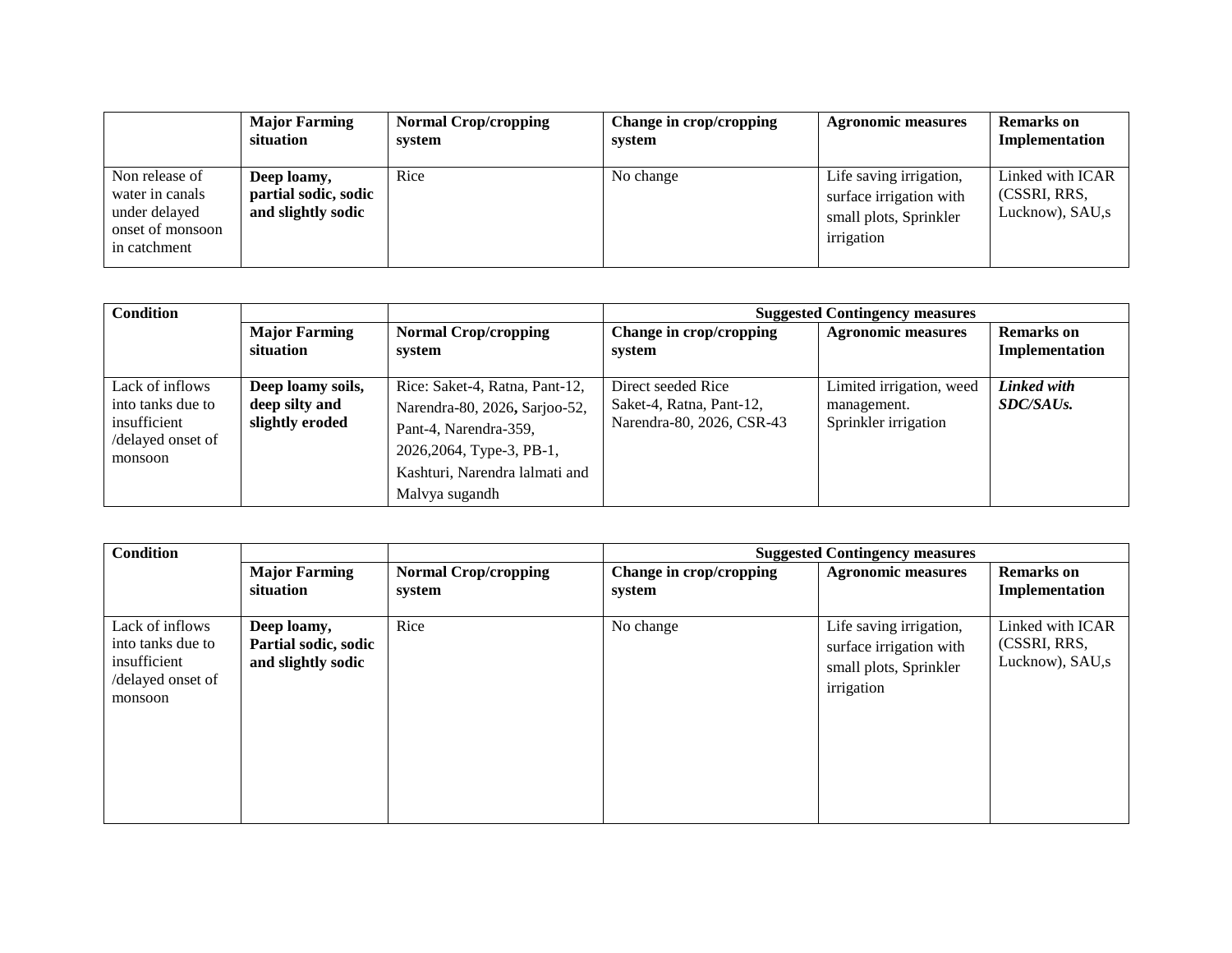| <b>Condition</b>                                               |                                                        |                                       | <b>Suggested Contingency measures</b>                               |                                                                         |                                                          |  |
|----------------------------------------------------------------|--------------------------------------------------------|---------------------------------------|---------------------------------------------------------------------|-------------------------------------------------------------------------|----------------------------------------------------------|--|
|                                                                | <b>Major Farming</b><br>situation                      | <b>Normal Crop/cropping</b><br>system | Change in crop/cropping<br>system                                   | <b>Agronomic measures</b>                                               | <b>Remarks</b> on<br>Implementation                      |  |
| Insufficient<br>groundwater<br>recharge due to<br>low rainfall | Deep loamy soils,<br>deep silty and<br>slightly eroded | Rice                                  | Catch crop Toria<br>T-9, T-36, PT-30 and PT-303<br>as per situation | Limited irrigation,<br>Weeding and<br>Management of Pest and<br>Disease | Seed supply<br>through Govt.<br>approved seed<br>centers |  |

| <b>Condition</b>                                               |                                                           |                                       | <b>Suggested Contingency measures</b>                               |                                                                         |                                                          |  |
|----------------------------------------------------------------|-----------------------------------------------------------|---------------------------------------|---------------------------------------------------------------------|-------------------------------------------------------------------------|----------------------------------------------------------|--|
|                                                                | <b>Major Farming</b><br>situation                         | <b>Normal Crop/cropping</b><br>system | Change in crop/cropping<br>system                                   | <b>Agronomic measures</b>                                               | <b>Remarks</b> on<br>Implementation                      |  |
| Insufficient<br>groundwater<br>recharge due to<br>low rainfall | Deep loamy,<br>partial sodic, sodic<br>and slightly sodic | Rice                                  | Catch crop Toria<br>T-9, T-36, PT-30 and PT-303<br>as per situation | Limited irrigation,<br>Weeding and<br>Management of Pest and<br>Disease | Seed supply<br>through Govt.<br>approved seed<br>centers |  |

# **2.2 Unusual rains (untimely, un seasonal etc)**

| <b>Condition</b>                                                        | <b>Suggested contingency measure</b> |                        |                     |                    |  |  |
|-------------------------------------------------------------------------|--------------------------------------|------------------------|---------------------|--------------------|--|--|
| Continuous high rainfall in a<br>short span leading to water<br>logging | Vegetative stage                     | <b>Flowering stage</b> | Crop maturity stage | Post harvest       |  |  |
| Rice                                                                    | Bunding around the field             | Drainage               | Early harvest       | Store in dry place |  |  |
| Maize                                                                   | Drainage                             | Drainage               | Drainage            | Store in dry place |  |  |
| Pearl millet                                                            | Drainage                             | Drainage               | Drainage            | Store in dry place |  |  |
| Sorghum                                                                 | Drainage                             | Drainage               | Drainage            | Store in dry place |  |  |
| Pigeon pea                                                              | Drainage                             | Drainage               | Drainage            | Store in dry place |  |  |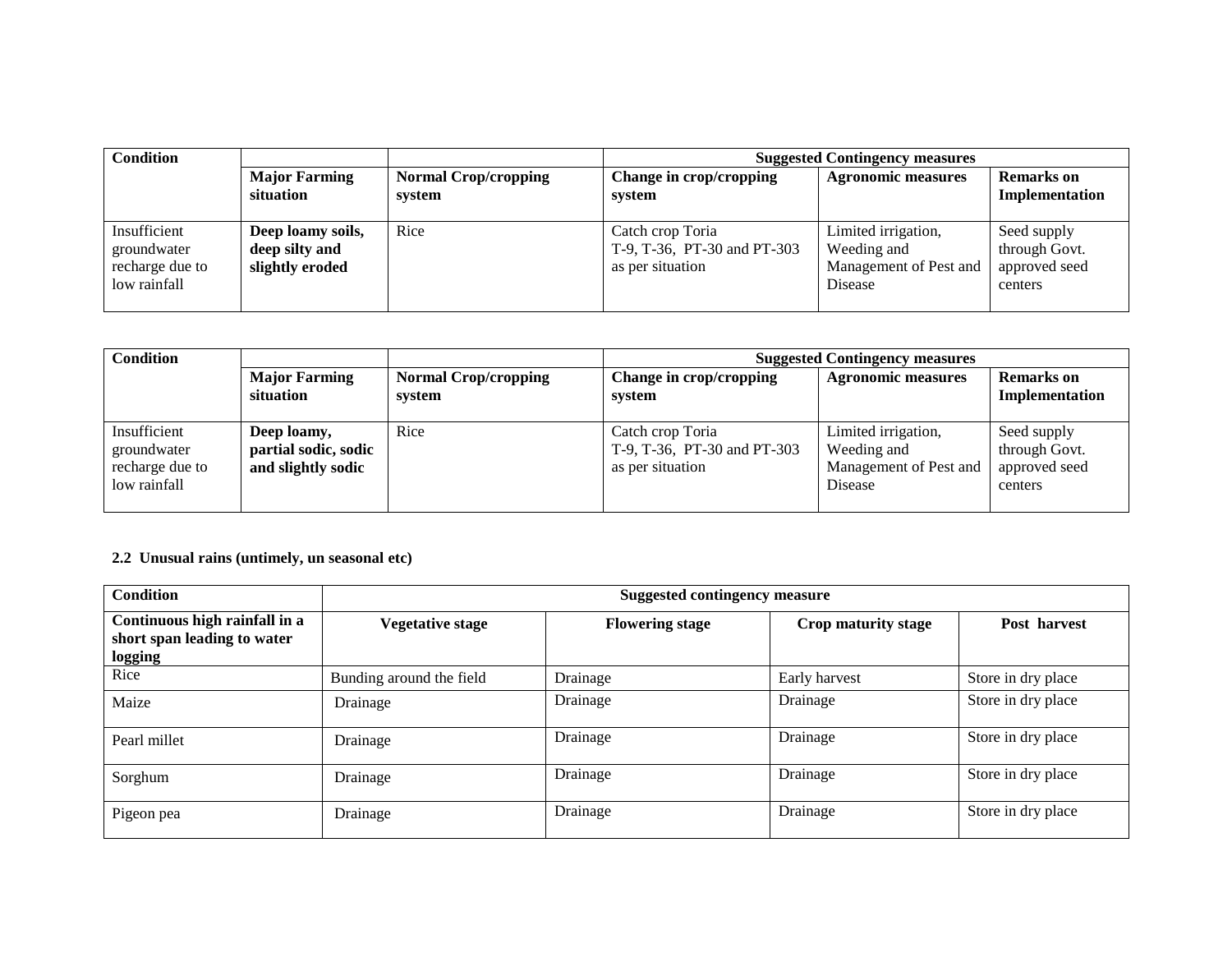| Outbreak of pests and diseases due to un seasonal rains |                                               |                                                                                                                                                                      |                                                                                                                                                                            |              |
|---------------------------------------------------------|-----------------------------------------------|----------------------------------------------------------------------------------------------------------------------------------------------------------------------|----------------------------------------------------------------------------------------------------------------------------------------------------------------------------|--------------|
| Maize                                                   | Need based pant protection                    | Need based pant protection                                                                                                                                           |                                                                                                                                                                            | Safe Storage |
|                                                         | <b>Measures</b>                               | <b>Measures</b>                                                                                                                                                      |                                                                                                                                                                            |              |
| Rice                                                    | Need based pant protection<br><b>Measures</b> | Control of blight and Rice false<br>smut using appropriate seed<br>treatment, soil drenching and<br>foliar application of Dithane M<br>45 and Bavistin respectively. | Control of blight and Rice<br>false smut using<br>appropriate seed treatment,<br>soil drenching and foliar<br>application of Dithane M<br>45 and Bavistin<br>respectively. | Safe Storage |
| Pearl millet                                            | Need based pant protection<br><b>Measures</b> | Need based pant protection<br>Measures                                                                                                                               |                                                                                                                                                                            | Safe Storage |
| Sorghum                                                 | Need based pant protection<br><b>Measures</b> | Need based pant protection<br><b>Measures</b>                                                                                                                        |                                                                                                                                                                            | Safe Storage |
| Sugarcane                                               | Need based pant protection<br><b>Measures</b> | Need based pant protection<br><b>Measures</b>                                                                                                                        |                                                                                                                                                                            | Safe Storage |

#### **2.3 Floods : Occasional events; Not Applicable**

| <b>Condition</b>                                      | <b>Suggested contingency measure</b> |                         |                           |            |
|-------------------------------------------------------|--------------------------------------|-------------------------|---------------------------|------------|
| <b>Transient water logging/ partial</b><br>inundation | <b>Seedling / nursery stage</b>      | <b>Vegetative stage</b> | <b>Reproductive stage</b> | At harvest |
| <b>Horticulture</b>                                   | Not applicable                       |                         |                           |            |
| <b>Continuous submergence</b><br>for more than 2 days |                                      |                         |                           |            |
| <b>Horticulture</b>                                   |                                      |                         |                           |            |
| Sea water intrusion                                   |                                      |                         |                           |            |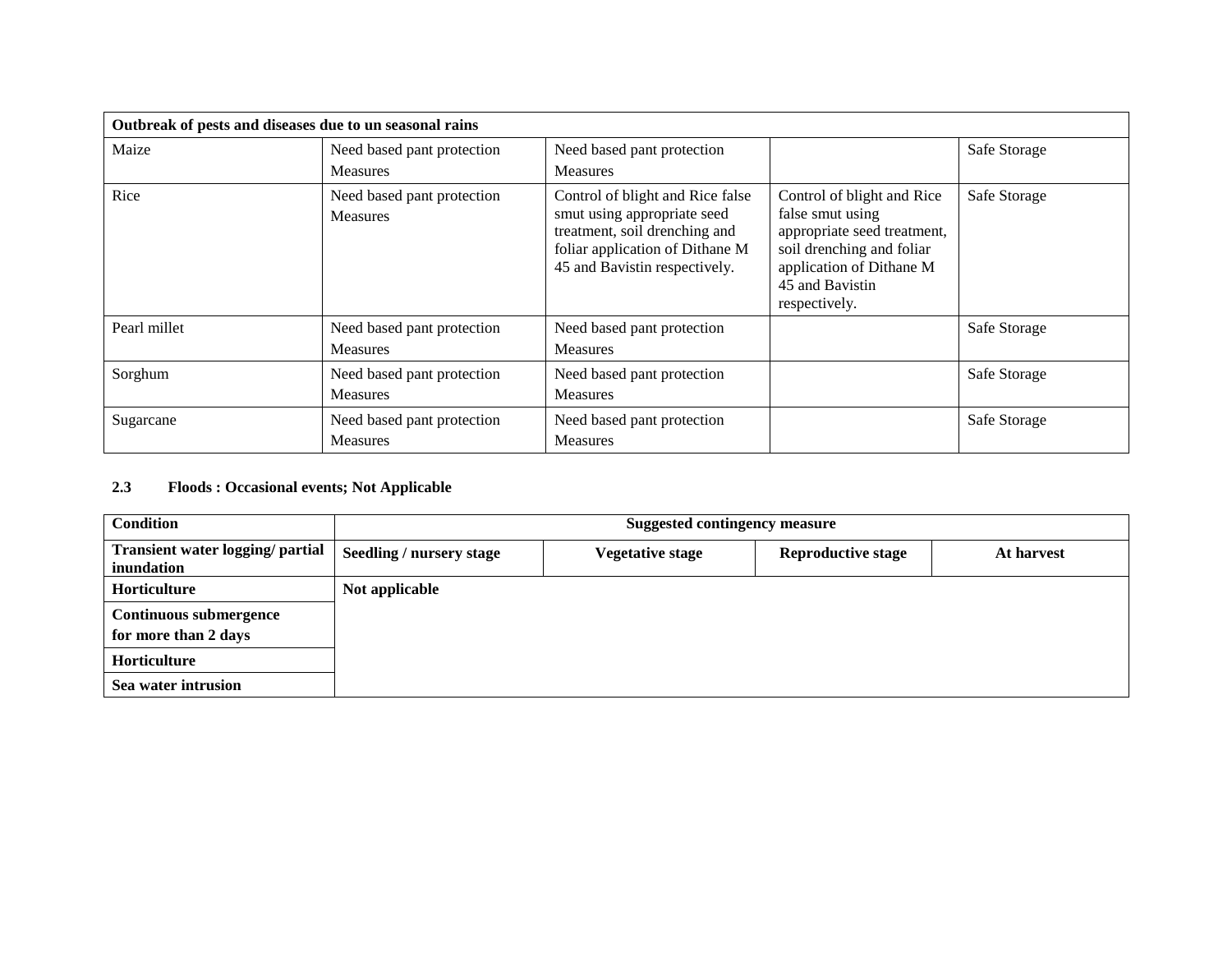**2.4 Extreme events: Heat wave / Cold wave/Frost/ Hailstorm /Cyclone: Not Applicable**

| <b>Extreme event type</b> | Suggested contingency measure <sup>r</sup> |                         |                           |            |
|---------------------------|--------------------------------------------|-------------------------|---------------------------|------------|
|                           | Seedling / nursery stage                   | <b>Vegetative stage</b> | <b>Reproductive stage</b> | At harvest |
| <b>Heat Wave</b>          | Not applicable                             |                         |                           |            |
| Cold wave                 |                                            |                         |                           |            |
| Frost                     |                                            |                         |                           |            |
| Hailstorm                 |                                            |                         |                           |            |
| Cyclone                   |                                            |                         |                           |            |

### **2.5 Contingent strategies for Livestock, Poultry & Fisheries**

#### **2.5.1 Livestock**

|                                        |                                                                                                                                                                                                                                                                                                                                                                                                                                                         | <b>Suggested contingency measures</b>                                                                                                                                                                                                                                                                                                                                                                                                                                                                                                                                                  |                                                                                                                                                                                                                                                                                                                 |  |
|----------------------------------------|---------------------------------------------------------------------------------------------------------------------------------------------------------------------------------------------------------------------------------------------------------------------------------------------------------------------------------------------------------------------------------------------------------------------------------------------------------|----------------------------------------------------------------------------------------------------------------------------------------------------------------------------------------------------------------------------------------------------------------------------------------------------------------------------------------------------------------------------------------------------------------------------------------------------------------------------------------------------------------------------------------------------------------------------------------|-----------------------------------------------------------------------------------------------------------------------------------------------------------------------------------------------------------------------------------------------------------------------------------------------------------------|--|
|                                        | <b>Before the event</b>                                                                                                                                                                                                                                                                                                                                                                                                                                 | During the event                                                                                                                                                                                                                                                                                                                                                                                                                                                                                                                                                                       | After the event                                                                                                                                                                                                                                                                                                 |  |
| <b>Drought</b>                         |                                                                                                                                                                                                                                                                                                                                                                                                                                                         |                                                                                                                                                                                                                                                                                                                                                                                                                                                                                                                                                                                        |                                                                                                                                                                                                                                                                                                                 |  |
| Feed and<br>Fodder<br>availabilit<br>y | Top dressing of N in 2-3 split doses $@$<br>20-25 kg N/ha in common property<br>resources (CPRs) or private property<br>(PPR <sub>s</sub> )<br>like<br>waste and<br>resources<br>degraded<br>lands with the monsoon<br>pattern for higher biomass production<br>Promote cultivation of short duration<br>fodder crops of sorghum/bajra/maize<br>suitable to the district<br>Sowing of fodder crops like Stylo and<br>Cenchrus on bunds so as to provide | Harvest and use biomass of dried up crops (Sorghum, Bajra, Maize,<br>Rice, Urd, etc) material as fodder.<br>Harvest the tree fodder (Neem, Subabul, Acasia, Pipal etc) and<br>unconventional feeds resources available and use as fodder for<br>livestock (LS).<br>Available feed and fodder should be cut from CPRs and stall fed in<br>order to reduce the energy requirements of the animals<br>In case of mild drought, the available dry fodder may be enriched with<br>urea and molasses and the productive livestock should be supplemented<br>with vitamin & minerals mixture. | Green and concentrates<br>supplementation should be<br>provided to all the animals.<br>Short duration fodder crops<br>of should be sown in unsown<br>and crop failed areas where<br>no further routine crop<br>sowing is not possible<br>cultivation<br>-of<br>Promote<br>fodder crops during<br>Rabi<br>season |  |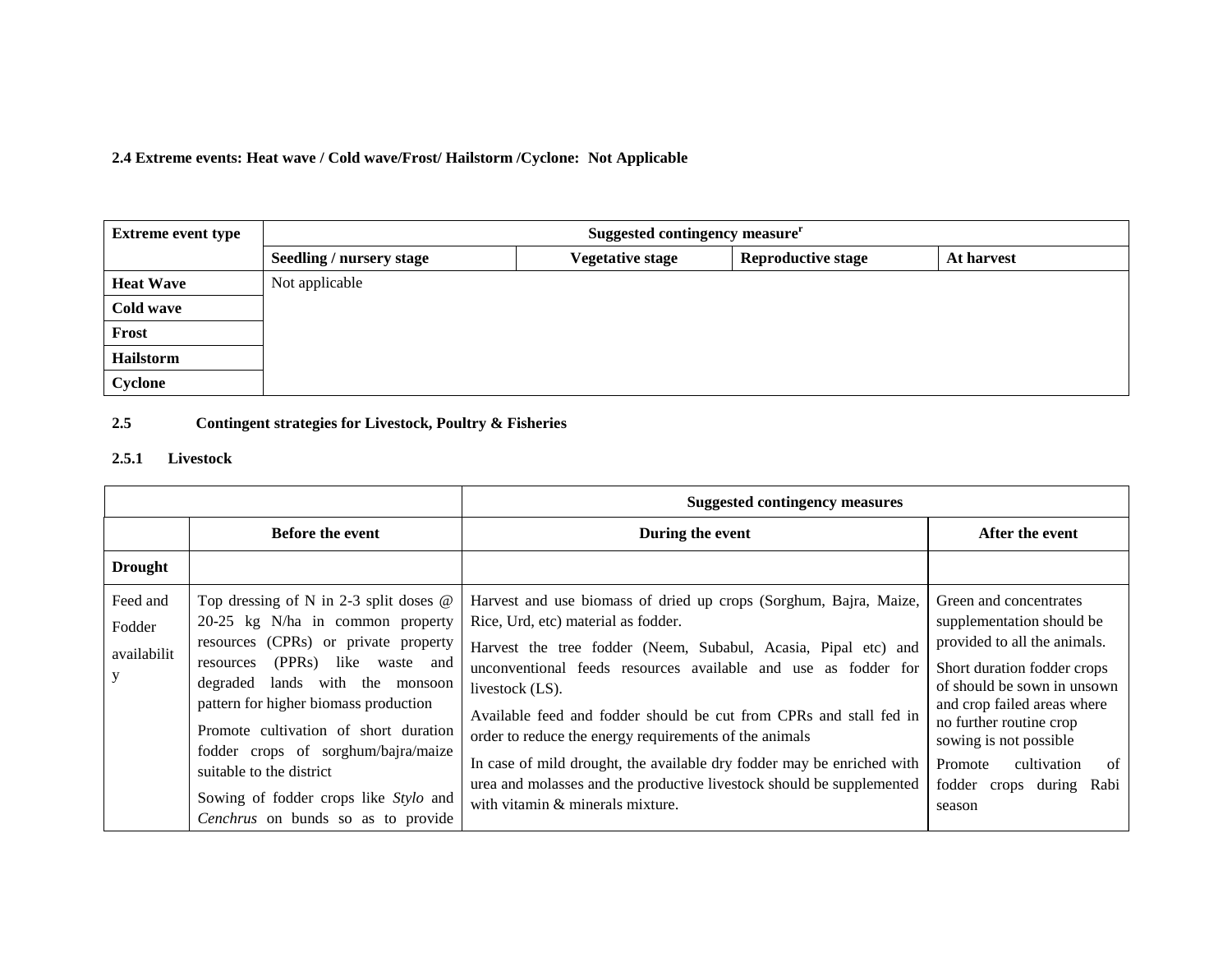|                  | fodder and strengthening of bunds                                                | The available silage may be used as green fodder supplement for high                                                                      |                              |
|------------------|----------------------------------------------------------------------------------|-------------------------------------------------------------------------------------------------------------------------------------------|------------------------------|
|                  | Avoid burning of wheat and paddy straw                                           | yielders and pregnant animals                                                                                                             |                              |
|                  | and storing as dry fodder for future use                                         | In case of severe drought, UMMB, hay, concentrates and vitamin &                                                                          |                              |
|                  | Proper drying, bailing and densification                                         | mineral mixture should be transported to the needy areas from the                                                                         |                              |
|                  | of harvested dry fodder for transport to                                         | reserves at the district level initially and latter stages from the near by                                                               |                              |
|                  | the needy villages                                                               | districts. All the hay should be enriched with 2% Urea molasses                                                                           |                              |
|                  | Complete feed preparation using red                                              | solution or 1% common salt solution and fed to LS                                                                                         |                              |
|                  | gram stalks may be exploited                                                     | Herd should be split and supplementation should be given only to the                                                                      |                              |
|                  | Preserving maize fodder as silage for                                            | highly productive and breeding animals                                                                                                    |                              |
|                  | future use                                                                       | Provision of emergency grazing/feeding (Cow-calf camps or other                                                                           |                              |
|                  |                                                                                  | special arrangements to protect high productive & breeding stock)                                                                         |                              |
|                  | Establishment of silvi-pastoral system in<br>CPRs with Stylosanthus hamata and   | Available kitchen waste should be mixed with dry fodder while feeding                                                                     |                              |
|                  | ciliaris as<br>Cenchrus<br>grass<br>with                                         | Arrangements should be made for mobilization of small ruminants                                                                           |                              |
|                  | leucocephala<br>Leucaena<br>as<br>tree                                           | across the districts where no drought exits with subsidized road/rail                                                                     |                              |
|                  | component                                                                        | transportation and temporary shelter provision for the shepherds                                                                          |                              |
|                  |                                                                                  | Unproductive livestock should to be culled during severe drought                                                                          |                              |
|                  |                                                                                  |                                                                                                                                           |                              |
|                  | Creation of permanent fodder, feed and<br>fodder seed banks in all drought prone | Create transportation and marketing facilities for the culled and<br>unproductive animals (10000-20000 animals) in case of severe drought |                              |
|                  | villages                                                                         |                                                                                                                                           |                              |
|                  |                                                                                  | Subsidized loans (5-10 crores) should be provided to the livestock                                                                        |                              |
|                  |                                                                                  | keepers for purchase of supplements, concentrate feed ingredients etc.,<br>in case of severe drought                                      |                              |
|                  |                                                                                  |                                                                                                                                           |                              |
| &<br><b>Heat</b> | In villages which are chronically prone                                          | Allow the animals preferably early in the morning or late in the evening                                                                  | Green and concentrates       |
| Cold             | to heat waves the following permanent                                            | for grazing during heat waves                                                                                                             | supplementation should be    |
| wave             | measures are suggested                                                           | Allow for grazing between 10AM to 3PM during cold waves                                                                                   | provided to all the animals. |
|                  | Plantation of trees like Neem,<br>$\ddot{1}$                                     | Feed green fodder/silage / concentrates during day time and roughages /                                                                   | Allow<br>the animals for     |
|                  | Pipal, Subabul around the                                                        | hay during night time in case of heat waves                                                                                               | grazing (normal timings)     |
|                  | shed                                                                             | Add 25-50 ml of edible oil in concentrates per kg and fed to the animal                                                                   |                              |
|                  | Spreading<br>$\sigma$ f<br>$\mathbf{ii}$<br>husk/straw/coconut leaves            | during cold waves                                                                                                                         |                              |
|                  | on the roof of the shed                                                          | Apply / sprinkle lime powder $(5-10)$ g per square feet) in the animal shed                                                               |                              |
|                  | iii) Water sprinklers / foggers in                                               | during cold waves to neutralize ammonia accumulation                                                                                      |                              |
|                  | the animal shed                                                                  |                                                                                                                                           |                              |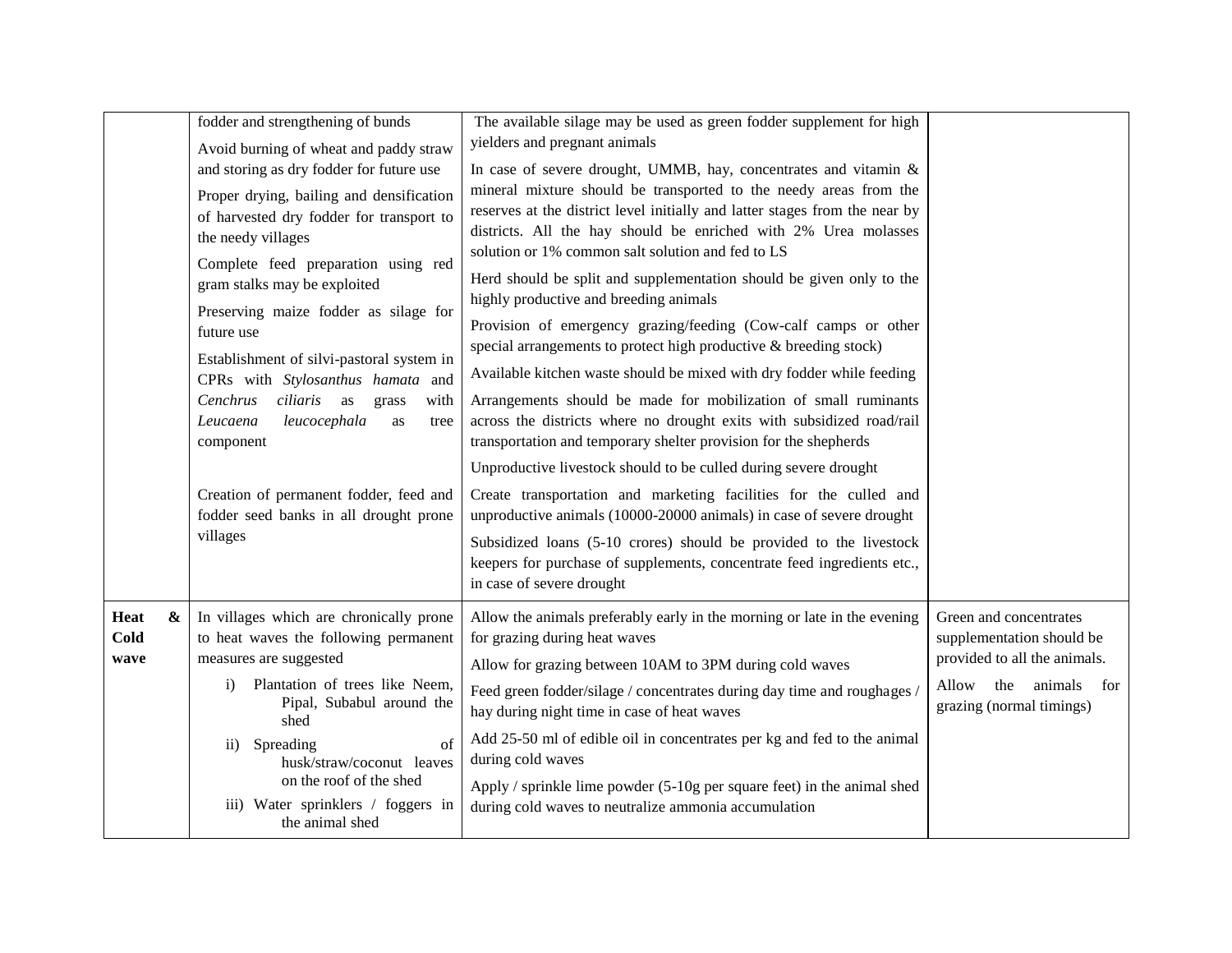|                                                          | iv) Application of white reflector<br>paint on the roof to reduce<br>thermal radiation effect<br>Cold wave : Covering all the wire<br>meshed walls / open area with gunny<br>bags/ polyethylene sheets with a<br>mechanism for lifting during the day<br>time and closing during night                                                          | Put on the foggers / sprinklers during heat weaves and heaters during<br>cold waves in case of high productive animals<br>In severe cases, vitamin 'C' (5-10ml per litre) and electrolytes (Electral<br>powder @ 20g per litre) should be added in water during severe heat<br>waves.            |                                                                                                              |
|----------------------------------------------------------|-------------------------------------------------------------------------------------------------------------------------------------------------------------------------------------------------------------------------------------------------------------------------------------------------------------------------------------------------|--------------------------------------------------------------------------------------------------------------------------------------------------------------------------------------------------------------------------------------------------------------------------------------------------|--------------------------------------------------------------------------------------------------------------|
| <b>Health</b><br>and<br><b>Disease</b><br>managem<br>ent | List out the endemic diseases (species<br>wise) in that district and store vaccines<br>for those diseases<br>Timely vaccination (as per enclosed<br>vaccination schedule) against all<br>endemic diseases<br>Surveillance and disease monitoring<br>network to be established at Joint<br>Director (Animal Husbandry) office in<br>the district | Constitution of Rapid Action Veterinary Force<br>Procurement of emergency medicines and medical kits<br>Performing ring vaccination (8 km radius) in case of any outbreak<br>Restricting movement of livestock in case of any epidemic<br>Rescue of sick and injured animals and their treatment | Conducting<br>animal<br>mass<br>health camps<br>Conducting fertility camps<br>Mass deworming camps           |
| <b>Insurance</b>                                         | Insurance policy for loss of production<br>due to drought may be developed<br>Encouraging insurance of livestock                                                                                                                                                                                                                                | Listing out the details of the dead animals and loss of production in<br>high yielders                                                                                                                                                                                                           | Submission for insurance<br>claim and availing insurance<br>benefit<br>Purchase of new productive<br>animals |
| Drinking<br>water                                        | Identification of water resources<br>Rain water harvesting and create water<br>bodies/watering points (when water is<br>scarce use only as drinking water for<br>animals)                                                                                                                                                                       | Restrict wallowing of animals in water bodies/resources<br>Provision of wholesome clean drinking water at least 3 times in a day                                                                                                                                                                 | $(0.1\%)$<br>Bleach<br>drinking<br>water / water sources<br>Provide clean drinking water                     |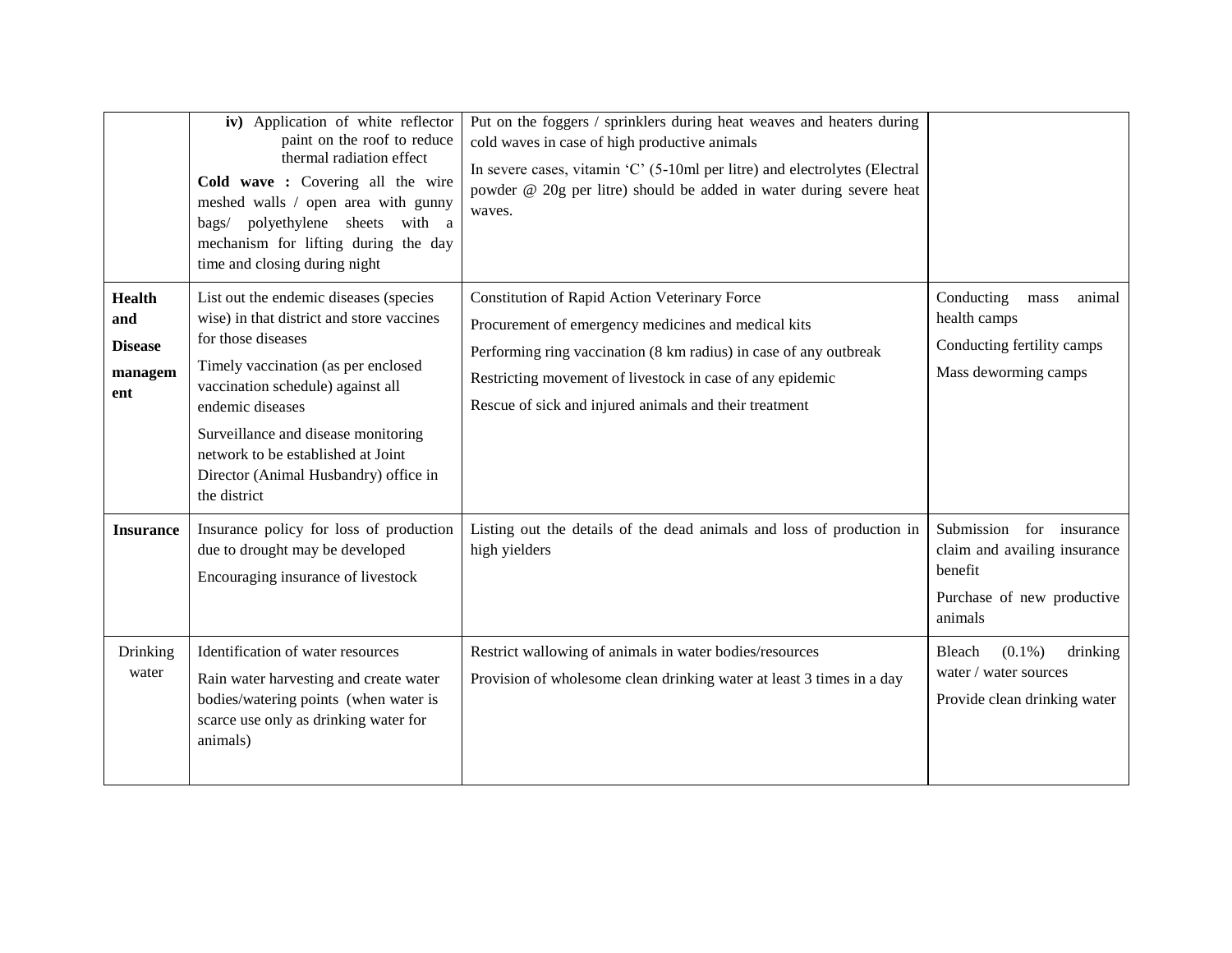# **2.5.2 Poultry**

|                                        | <b>Suggested contingency measures</b>                                                                                |                                                                                                                                                                     |                                                                                                                       |  |
|----------------------------------------|----------------------------------------------------------------------------------------------------------------------|---------------------------------------------------------------------------------------------------------------------------------------------------------------------|-----------------------------------------------------------------------------------------------------------------------|--|
|                                        | Before the event <sup>a</sup>                                                                                        | During the event                                                                                                                                                    | After the event                                                                                                       |  |
| <b>Drought</b>                         |                                                                                                                      |                                                                                                                                                                     |                                                                                                                       |  |
| Shortage of feed ingredients           | Storing of house hold grain like<br>maize, broken rice, bajra etc, in to<br>use as feed in case of severe<br>drought | Supplementation<br>only<br>for<br>productive birds with house hold<br>grain<br>Supplementation of shell grit<br>(calcium) for laying birds<br>Culling of weak birds | Supplementation to all survived birds                                                                                 |  |
| Drinking water                         | Rain water harvesting                                                                                                | Sanitation of drinking water                                                                                                                                        | Give sufficient water as per the<br>bird's requirement                                                                |  |
| Health<br>disease<br>and<br>management | Culling of sick birds.<br>Deworming<br>and<br>vaccination<br>against RD and fowl pox                                 | Mixing of Vit. A, D, E, K and B-<br>complex including vit C in<br>drinking water (5ml in one litre<br>water)                                                        | Hygienic and sanitation of poultry<br>house<br>Disposal of dead birds by burning /<br>burying with lime powder in pit |  |
| <b>Heat wave</b>                       |                                                                                                                      |                                                                                                                                                                     |                                                                                                                       |  |
| Shelter/environment<br>management      | Provision of proper shelter with<br>good ventilation                                                                 | foggers/water<br>In severe cases,<br>sprinklers/wetting<br>of<br>hanged<br>gunny bags should be arranged<br>Don't allow for<br>scavenging<br>during mid day         | Routine practices are followed                                                                                        |  |
| Health<br>disease<br>and<br>management | Deworming<br>vaccination<br>and<br>against RD and fowl pox                                                           | Supplementation of house hold<br>grain<br>Provide cool and clean drinking<br>water with electrolytes and vit. C                                                     | Routine practices are followed                                                                                        |  |